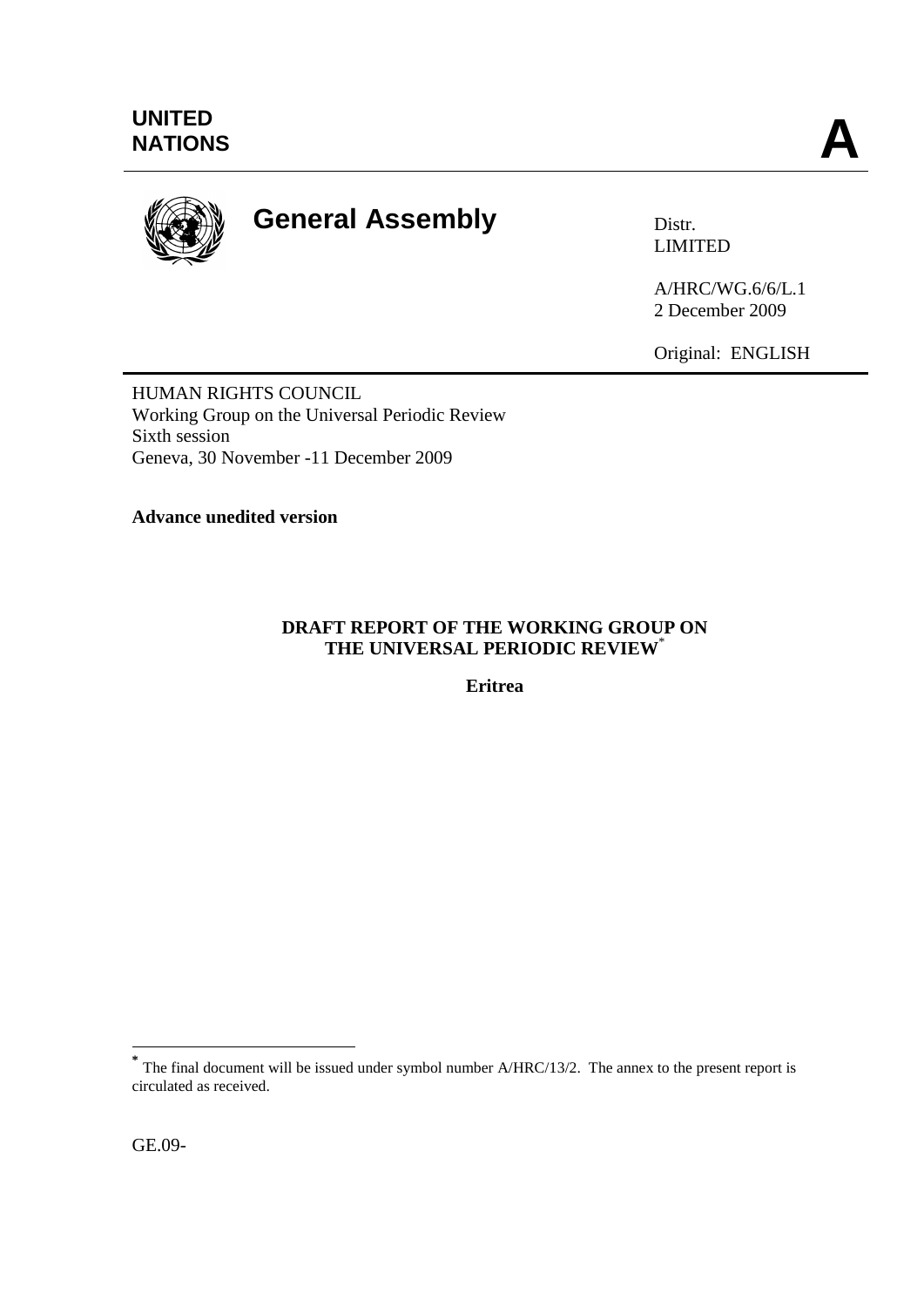# **CONTENTS**

|                                                                         | Paragraphs | Page          |
|-------------------------------------------------------------------------|------------|---------------|
|                                                                         | $1 - 4$    | 3             |
| I. SUMMARY OF THE PROCEEDINGS OF THE REVIEW PROCESS  5 - 78             |            | 3             |
|                                                                         |            | $\mathcal{R}$ |
| B. Interactive dialogue and responses by the State under review 25 - 78 |            | 6             |
|                                                                         |            | 14            |

#### **Annex**

|--|--|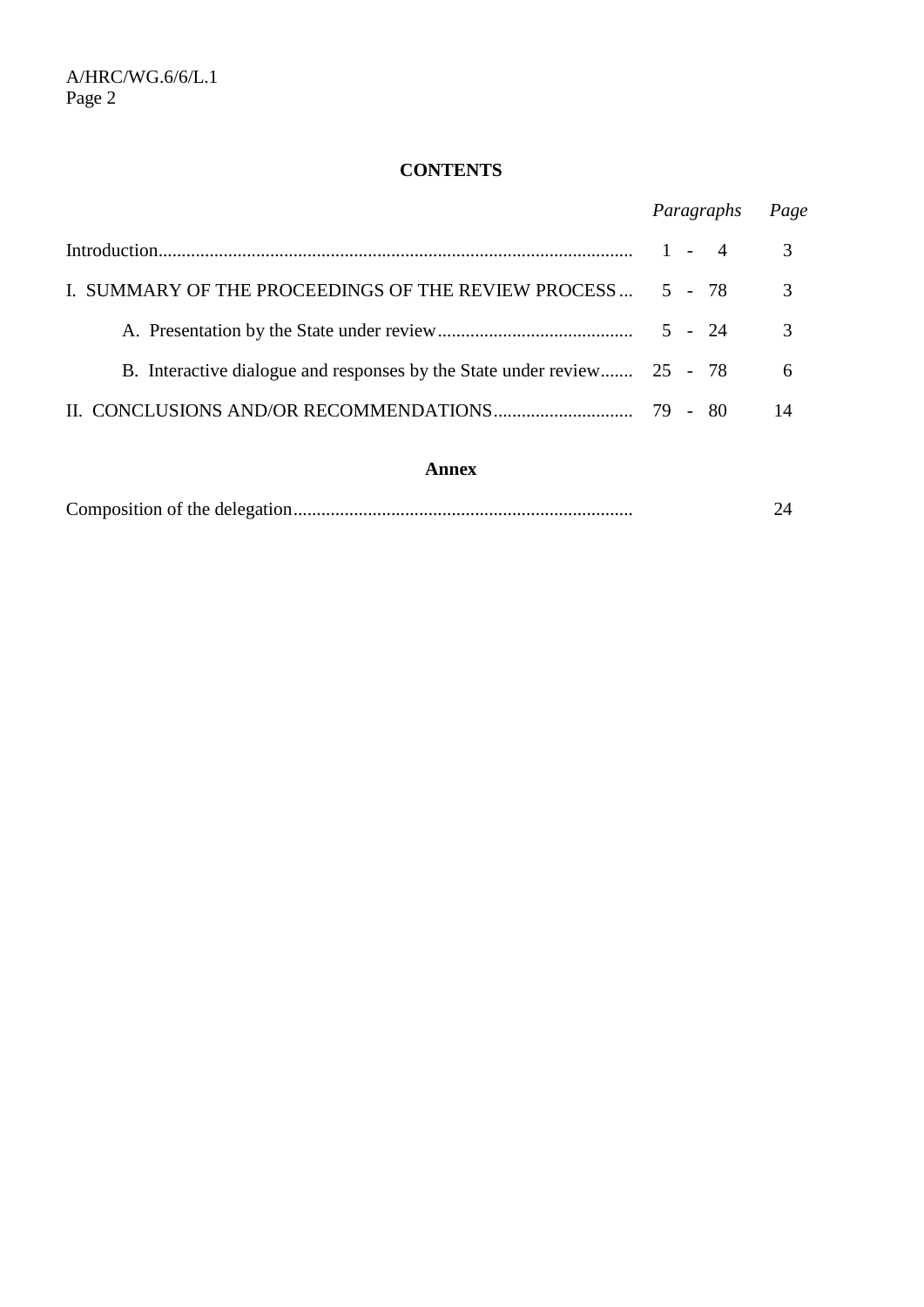#### **Introduction**

1. The Working Group on the Universal Periodic Review, established in accordance with Human Rights Council resolution 5/1 of 18 June 2007, held its sixth session from 30 November to 11 December 2009. The review of Eritrea was held at the 1st meeting on 30 November 2009. The delegation of Eritrea was headed by Dr. Girmai Abraham, Economic Advisor in the Ministry of National Development. At its meeting held on 2 December 2009, the Working Group adopted the present report on Eritrea.

2. On 7 September 2009, the Human Rights Council selected the following group of rapporteurs (troika) to facilitate the review of Eritrea: Angola, Italy and Saudi Arabia.

3. In accordance with paragraph 15 of the annex to resolution 5/1, the following documents were issued for the review of Eritrea:

(a) A national report submitted/written presentation made in accordance with paragraph 15 (a) (A/HRC/WG.6/6/ERI/1);

(b) A compilation prepared by the Office of the High Commissioner for Human Rights (OHCHR) in accordance with paragraph 15 (b) (A/HRC/WG.6/6/ERI/2);

(c) A summary prepared by OHCHR in accordance with paragraph 15 (c) (A/HRC/WG.6/6/ERI/3).

4. A list of questions prepared in advance by Germany, Sweden, the United Kingdom of Great Britain and Northern Ireland, Argentina, the Czech Republic, Latvia and the Netherlands was transmitted to Eritrea through the troika. These questions are available on the extranet of the Working Group.

#### **I. SUMMARY OF THE PROCEEDINGS OF THE REVIEW PROCESS**

#### **A. Presentation by the State under review**

5. At the first meeting of the sixth session of the Working Group, on 30 November 2009, the delegation of Eritrea led by. Dr. Girmai Abraham, Economic Advisor in the Ministry of National Development, introduced the report, indicating that Eritrea viewed this exercise as an important vehicle for presenting its record on human rights, both achievements and challenges.

6. The delegation underlined that the strong belief of both the people and the Government of Eritrea in, among other things, the right to life, liberty and security of the human person, were deeply rooted in the culture and history of the country. No people without such a belief would pay such a high price as the people of Eritrea had to secure that right for themselves. Even under the most trying and harshest of times during the independence struggle, the then Eritrean People's Liberation Front accorded humane treatment to Ethiopian prisoners of war. It did so out of its conviction in such humane act and with a compelling vision as to the future relations between the two neighbouring countries.

7. The delegation indicated that, notwithstanding the fact that Eritrea's independence was won through military victory, the then Transitional Government of Eritrea had chosen in 1991 not to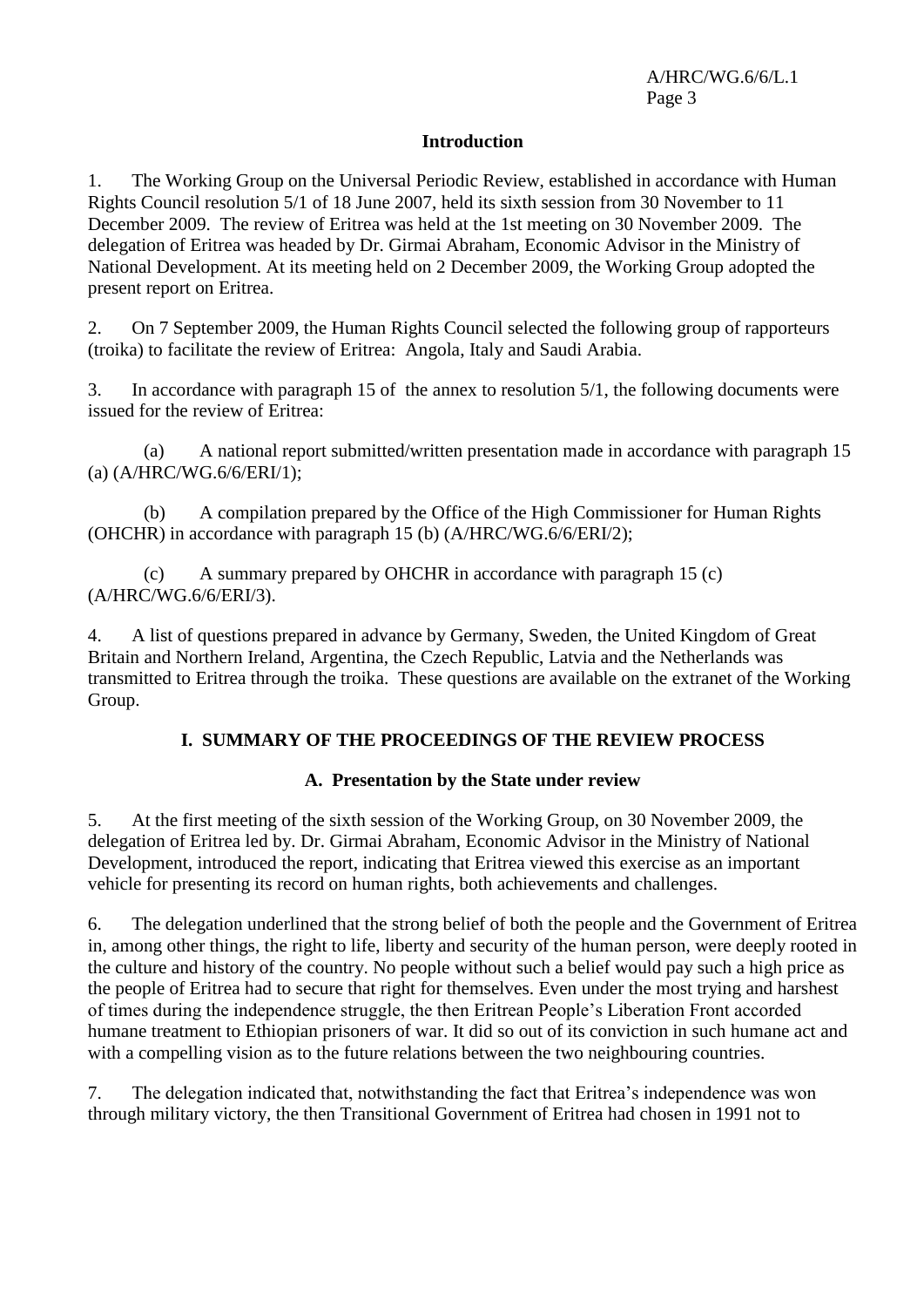declare outright independence on account of that victory. Instead, it put the matter in the hands of the Eritrean people in the form of a free, open and internationally monitored referendum.

8. In 1995 the Government, out of its free-will and initiative, formed a commission to prepare a national constitution for Eritrea. The Commission, through a transparent and widely participatory process, drafted a constitution, which was subsequently ratified by a Constituent Assembly in 1997. Eritrea had every intention to fully implement the Constitution. Unfortunately, that intention was mired in the 1998-2000 war with Ethiopia. The full and undivided attention of the Government and the Eritrean people had to be redirected to the defence of the country's hard-won independence and sovereignty.

9. The delegation noted that in the view of some critics, the validity and usefulness of the Constitution solely depends on whether or not Eritrea held national elections. As important as national elections were, the Constitution also dealt with some other fundamental rights, freedoms and duties, including the protection of women's rights, the rights of the child, sustainable development, safeguarding the environment and the right to property. The delegation affirmed that Eritrea was for the most part implementing the Constitution.

10. Concerning the rights of women, the Eritrean Constitution and other pertinent laws, including the Transitional Civil Code, the Transitional Penal Code, the Land Proclamation, the Election of Regional Assemblies Proclamation and the Proclamation to Abolish Female Circumcision, protect and safeguard the rights of women.

11. With respect to the rights of the child, Eritrea signed and ratified the Convention on the Rights of the Child (CRC) in August 1994. In 2000, Eritrea also signed and ratified the African Charter on the Right and Welfare of Children, and in 2005 acceded to the Optional Protocol to CRC on the sale of children, child prostitution and child pornography and the Optional Protocol to CRC on the involvement of children in armed conflict. Various initiatives have been carried out to ensure the implementation of CRC.

12. The delegation indicated that the idea that Eritrea recruits underage children for military service, subjects them to detention or maltreats them was inconsistent both with the ideals of the Government and its practice on the ground. National service, as a legal requirement, begins at 18 years of age and there was no such a thing as forced recruitment. Students attending the twelfth grade and preparing for the school leaving certificate exam in Sawa should not be confused with national service conscripts.

13. Eritrea indicated that there were around 100, 000 persons with disabilities in the country, 20,000 of whom were veterans. The devastation brought about by a war affected not only the disabled war veterans but also the surviving families of martyrs. Social ills such as HIV/AIDS, poverty, parental death and family breakdowns had also contributed to the social welfare challenges Eritrea continued to face.

14. Regarding the right to development, Eritrea fully endorses the approach defined by General Assembly resolution 46/128 of 4 December 1986 and the 1993 Vienna Declaration and Programme of Action, and had acted accordingly since independence. As a result, the average Eritrean citizen enjoyed far greater access to education, health, water, sanitary, credit and microfinance facilities, transportation and electricity services and specialized capacity-building opportunities than ever before. The Government considers this as a more meaningful expression of its duty and responsibility of protecting the democratic and human rights of the Eritrean people.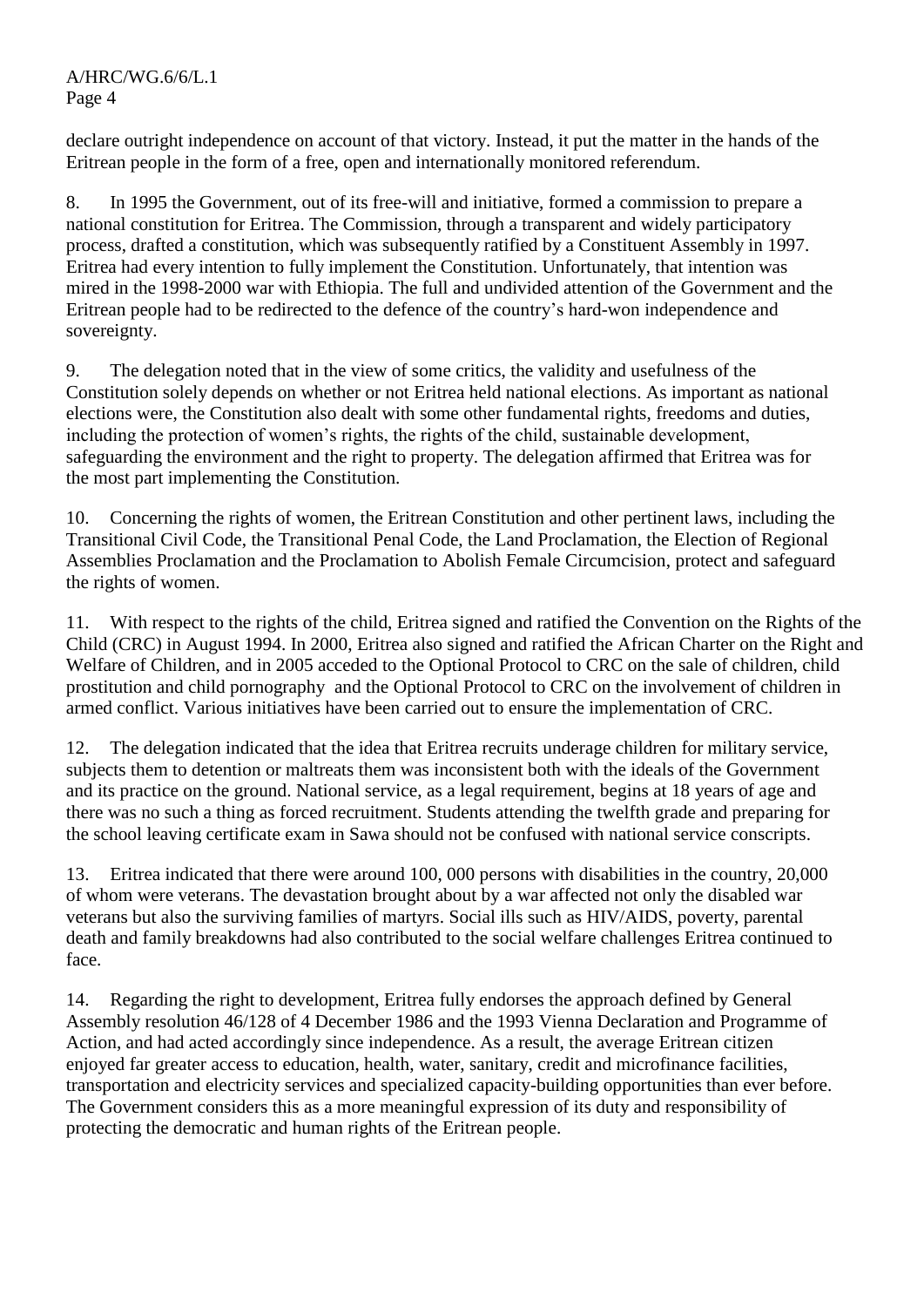15. Like all colonized nations, Eritrea had suffered from development dualism. Large parts of the country were marginalized during the European colonial period, in which period the modernization of Eritrea took root. The Government had long recognized the threat to national security, communal harmony and sustainable development that such dualism could have on the young State. Thus, the Government's development programmes after independence began from the periphery and deliberately moved towards the centre. The Government views the existing communal, ethnic and religious harmony as a cornerstone of Eritrea's sustainable and peaceful development. In this connection, it views any pressure on the country by outside forces to adopt practices, policies and models of development and governance that would in any way tamper with Eritrea's ethnic and communal harmony as counterproductive and contrary to the best interest of Eritrea.

16. Eritrea considers access to food for all citizens as a human right and has been, and still is, heavily investing in food security. At the moment, Eritrea is not self-sufficient in food productionIt thus welcomed and appreciated food aid from donor agencies, provided the food aid modalities did not create dependency, introduce market distortions and above all, did not hamper the development of the agricultural sector. In the Government's view, it is not too much to ask that those interested in forming a meaningful partnership with Eritrea make adjustments in their food aid policies, distribution modalities and even legislation, in order to help the country make effective use of their support.

17. Eritrea prepared its first report on the Millennium Development Goals in November 2006. The report concluded that Eritrea was on track to achieve six of the eight goals. Eritrea was one of only 16 countries worldwide and one of four countries in Africa expected to achieve most, if not all, of the goals by the target year of 2015.

18. Concerning the right to education, Eritrea has since independence been expending large amounts of resources to implement its education policy and realize its vision. Consequently, significant progress has been made in all spheres of education.

19. On the right to health, Eritrea's long-term vision is the development of a health-care system in which all citizens have easy access to quality health services at affordable cost. During 1995-2009, life expectancy increased from 45 to 61.8 years; infant mortality decreased from 72 to 48 deaths per 1,000 live births; and the under-five mortality rate dropped from 136 to 93 deaths per 1000 live births. The malaria morbidity and mortality rate dropped by over 80 per cent since 1999, making Eritrea one of the few countries in sub-Sahara Africa to meet the Abuja Roll Back Malaria targets. HIV prevalence has been kept under control at below 2.4 per cent and Eritrea is projected to be on track to achieve the Millennium health targets by 2015.

20. Recognizing the corrosive impact that corruption could have on society and government, Eritrea established in 1995 a Special Court to implement its zero tolerance policy on corruption. In particular, the Special Court has been empowered to hear and decide cases involving corruption, fraud, theft and embezzlement pursuant to the relevant provisions of the Transitional Penal Code. Insinuations that the Special Court adjudicated matters outside its mandate have no validity.

21. The Eritrean Constitution and other pertinent laws expressly provide that citizens have the freedom to practice any religion and to manifest such practice. During the 30-year struggle for national independence, all nine Eritrean nationalities with different faiths, languages and cultures were united as one and built a secular State. Thus, the protection and guarantee of freedom of religion provided by Eritrean laws were only a confirmation of that tolerance. In 1995, the Government established the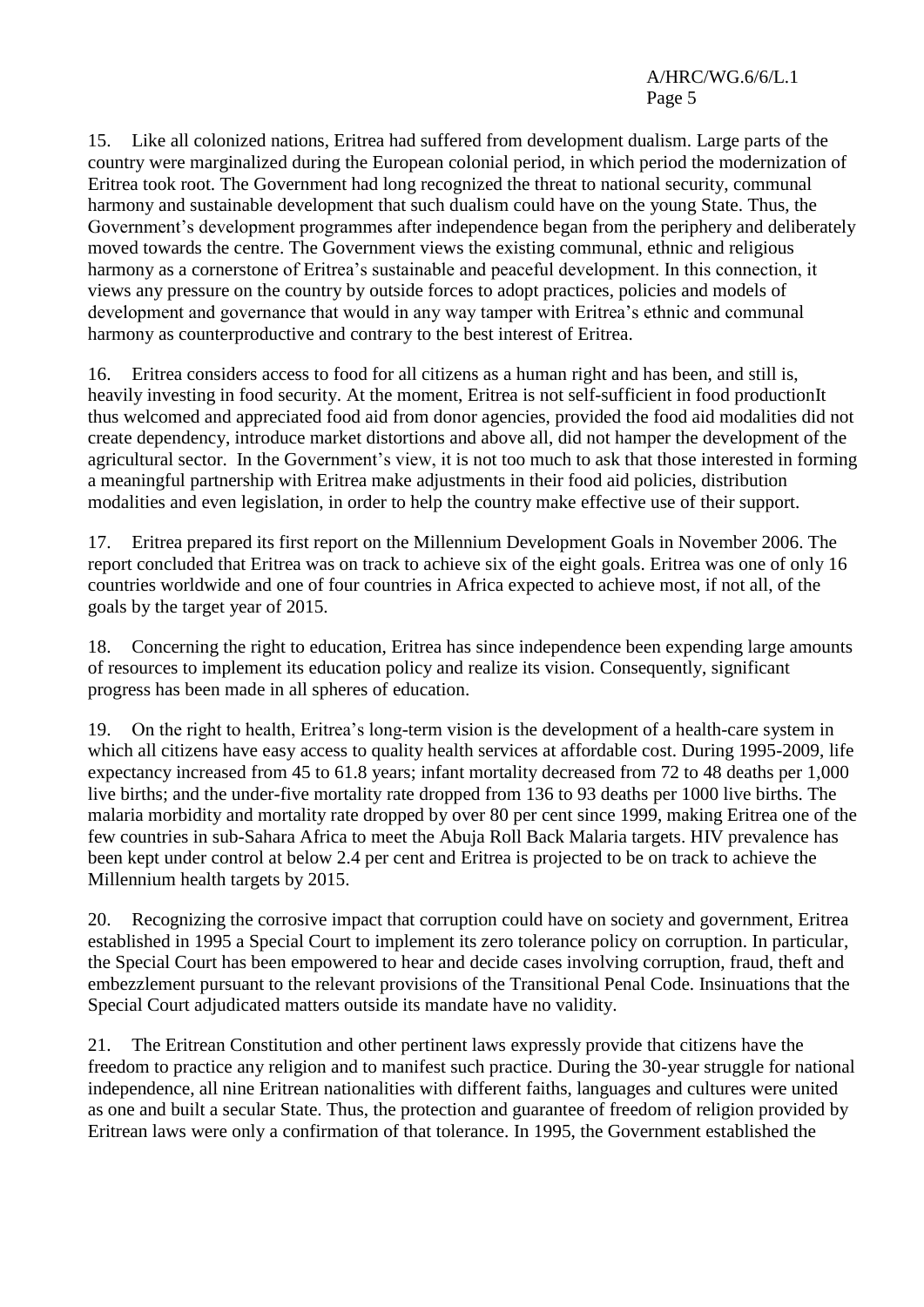Department of Religious Affairs entrusted with liaising between government and religious institutions. The Proclamation not only guarantees freedom of religion but also reaffirms that Eritrea is a secular State with a clear separation of religion and state.

22. The delegation indicated that Eritrea remained actively engaged with the OHCHR, the treaty bodies and special procedures of the Human Rights Council. Pursuant to its treaty commitments, Eritrea has submitted its periodic reports on the implementation of CRC and the Convention on the Elimination of All Forms of Discrimination against Women to the respective committees. Additional information has also been provided to the committees.

23. Upon liberation, Eritrea inherited a devastated economy andinfrastructure, dysfunctional institutions and an empty treasury. Nevertheless, Eritrea has succeeded in building a strong and functional government; defending its independence and sovereignty; building a cohesive and harmonious and united people; laying the foundation for rapid future social, economic, political and cultural development of the country; investing heavily in the social sector and economic infrastructure; and establishing and enacting the necessary legal infrastructure to govern virtually all spheres of life by adopting, with necessary amendments, a body of transitional codified laws. In addition, Eritrea has acceded to most of the core international human rights instruments. National codes based on the Eritrean Constitution have been drafted and are in the final stage of editing and translation into local languages.

24. In carrying out its development programmes, Eritrea has adopted a number of best practices, including effective community-based social protection programmes. In recognition of the equality of Eritrea's ethnic communities, Eritrea, despite its limited resources, broadcasts radio and television programmes in nine and three local languages, respectively. The print media operate in three languages. The Universal Declaration of Human Rights has been translated into local languages and will be published shortly. Similarly, the text of CRC has been published in six Eritrean languages.

#### **B. Interactive dialogue and responses by the State under review**

25. During the interactive dialogue, 39 delegations made statements. A number of delegations commended Eritrea for its participation in the universal periodic review and the dialogue with the Human Rights Council. Statements were also made thanking Eritrea for the submission of its national report but regretting its very late submission. Recommendations made during the interactive dialogue are to be found in section II of the present report.

26. Algeria recalled that the universal periodic review was not a place for confrontations but rather a way to assess progress and challenges. Therefore, Algeria hoped that the two-week interactive dialogue would be constructive and help move forward the cause. Algeria encouraged Eritrea to establish a national human rights institution in conformity with the Paris Principles. It congratulated Eritrea for having adhered to the Convention on the Elimination of All Forms of Discrimination against Women without reservations and welcomed the fact that 22 per cent of the members of Parliament are women. Algeria also noted the existence of plans and programmes for children. Algeria welcomed efforts made by Eritrea to eradicate female genital mutilation. Algeria added that Eritrea was affected by severe drought which prevents its population from enjoying its right to food. Algeria made several recommendations.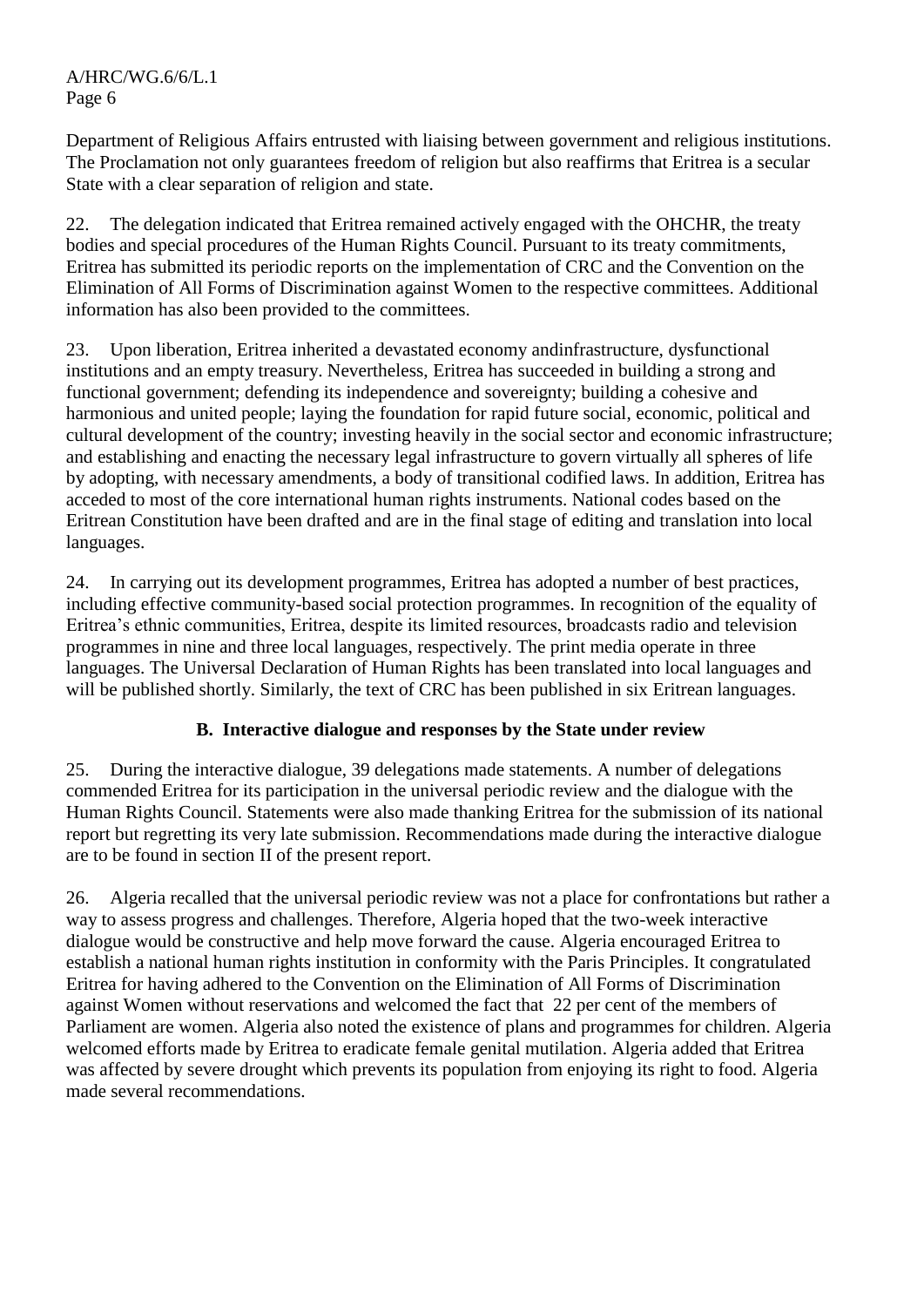27. Turkey stated that 1997 Constitution upholds the rule of law and provides a solid basis for the protection of human rights. It encouraged Eritrea to pursue its efforts to implement the Constitution and commended its cooperation with the Committee on the Rights of the Child and the Committee on the Elimination of Discrimination against Women. It further encouraged Eritrea to accede to other international Conventions, and to cooperate with the Special Rapporteur on Freedom of Expression and Freedom of Religion. Turkey encouraged Eritrea to continue to combat female genital mutilation and wished to have Eritrea views on capacity building in human rights. Turkey made recommendations.

28. Sweden welcomed that the Constitution guarantees freedom of expression and allow persons deprived of their liberty to have their case heard by a court. It mentioned that widespread violations of freedom of expression are reported and that several journalists, among others, remain in detention without being heard by a court. Sweden stated that only the ruling party was able to act in Eritrea while persons involved in political issues are often harassed. Sweden commended Eritrea for having abolished female genital mutilation but expressed concerns, among others, regarding labour rights and women's and children's rights as well as freedom of religion or belief. Sweden made several recommendations.

29. Canada recognized Eritrea Government efforts to increase the level of representation of women in the national Parliament and its progress in increasing enrolment rates and gender equality in primary schools. Canada noted that Eritrea has adopted a Constitution in 1997, which grants various freedoms and human rights safeguards, and welcomed the passing of law banning FGM. Canada was also concerned about, inter alia, restrictions on freedom of expression, religion, belief and assembly; criminalization of sexual activity between consenting adults of the same sex; arbitrary detention, torture and deaths in custody; as well as detainees' lack of access to adequate food, health care and basic services. Canada made a number of recommendations.

30. Egypt thanked Eritrea for its national report which reflected both steps undertaken and challenges faced for the protection of human rights. Egypt commended Eritrea for its concrete results notably regarding the launch of the early childhood development programme, its commitment to combat female genital mutilation and the advocacy work carried out by the National Union of Eritrean Women and the initiatives to combat sexual exploitation of children. Egypt made several recommendations.

31. The United Arab Emirates noted that the Eritrean national report was drafted through a large national consultation. It also took note with satisfaction on the efforts made by Eritrea on the protection of children and women rights.

32. Brazil asked Eritrea to comment on the difficulties it faced to submit its national report in a timely manner and recalled that it was ready to collaborate with developing countries in this regard. Brazil acknowledged that Eritrea is party to the core human rights instruments and that the national legislation provides for the protection of human rights but noted with concern numerous accounts of human rights violations. It asked for comments on efforts being made to strengthen the rule of law. Brazil commended Eritrea for its positive actions relating to education but expressed concern on the fact that all graduate university courses have been virtually shut. Brazil commended Eritrea for its policy relating to HIV/AIDS and asked to further elaborate on the situation. Brazil made several recommendations.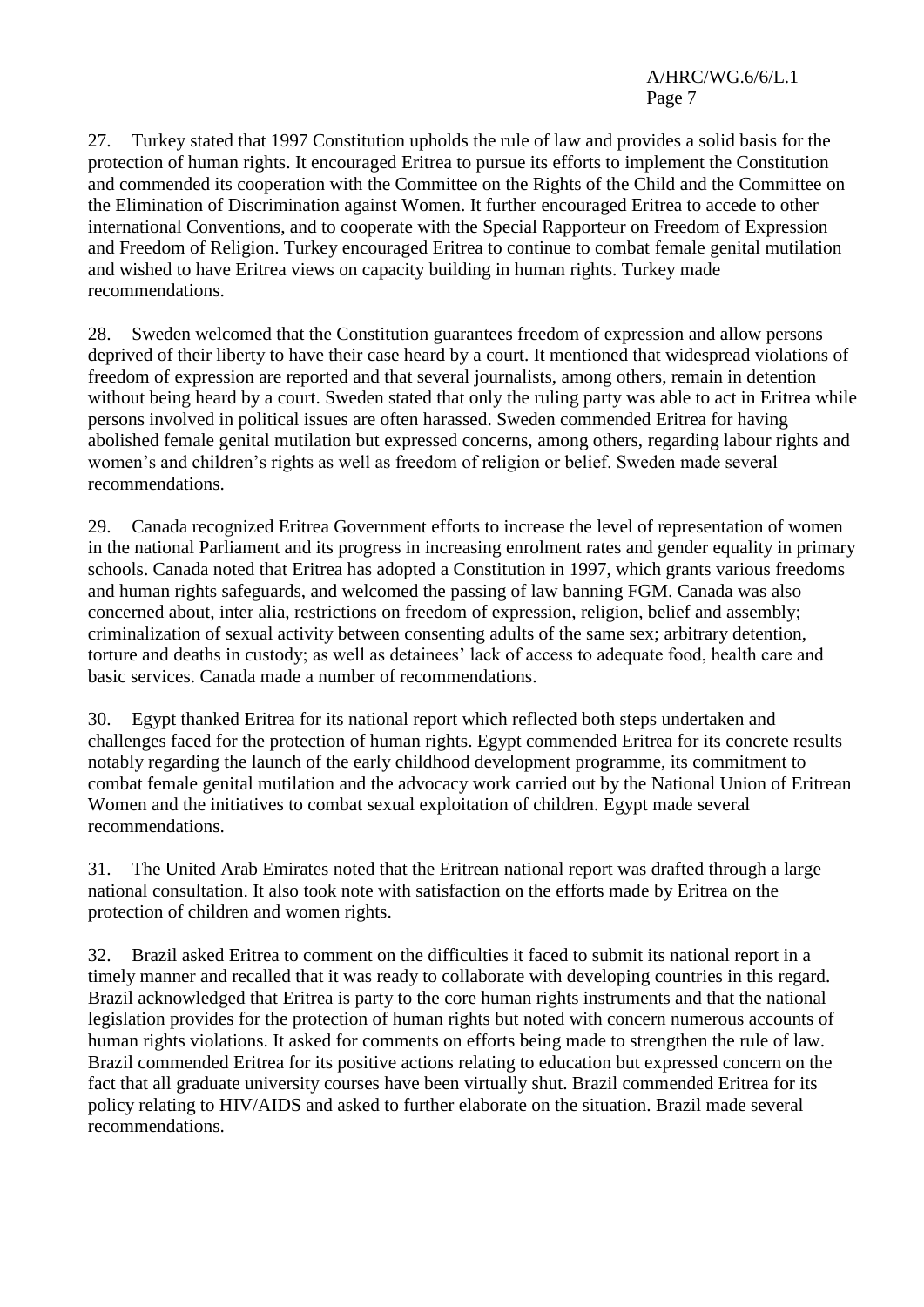33. The United Kingdom of Great Britain and Northern Ireland was interested to know how civil society was engaged during the drafting process of the national report and how the Government plans to engage with it in the follow-up to Eritrea's UPR. It welcomed the progress made on the Millennium Development Goals and noted that Eritrea is on schedule to meet important targets for 2015 in the areas of child health, maternal mortality, HIV/AIDS and other major diseases. The United Kingdom raised questions and made a number of recommendations.

34. Mexico recognized challenges faced by Eritrea for its development due to the recent armed conflict. It welcomed the progress made for the implementation of its human rights obligations and the Millennium Development Goals, notably its legal measures on gender equity, the reintegration of orphans in families and the community rehabilitation of disabled persons. Mexico asked how national service is compatible with the enjoyment of all human rights by the population. Mexico made several recommendations.

35. The Netherlands commended Eritrea for its focus in the reconstruction and development of its economy with the understanding that this will include the realization of economic, social and cultural rights as well as civil and political rights. Netherlands made a number of recommendations.

36. Morocco commended Eritrea for its institutional and legal framework relating to the human rights protection in spite of its development constraints. It noted difficulties encountered in the implementation of priority programmes and commended commitments made by Eritrea in the area of reconstruction and development. Morocco indicated that the actions undertaken towards poverty eradication and the reinforcement of the programme to reduce this plight raised its attention. Therefore Morocco asked more information on the integration of human rights protection in this programme. Morocco inquired how Eritrea intended to associate the civil society in programmes aimed at enhancing the situation of children and women. Morocco made several recommendations.

37. Austria welcomed the ratification by Eritrea of several core international human rights conventions, but expressed concerns regarding, inter alia, enforced disappearances, arrest without charges, torture and sometimes death in detention. It appreciated the adoption of a law abolishing female genital mutilation but remained concerned about the persistence of this phenomenon. It was also concerned about reports indicating rape and sexual slavery of female recruits to the armed forces. Austria made recommendations.

38. Cuba noted that the Eritrean national report present both progress made and challenges faced by the country. It added that Eritrea is a small developing country victim of the unjust international economic order. Cuba highlighted the progressive results made in the area of health and education. It noted the increasing school enrolment both in primary and secondary education in the recent years and the doubling of the public budget allocated to education between 2000 and 2005. Cuba noted the efforts aimed at guaranteeing quality and accessible health services to all citizens. Cuba stated that a strengthening of international cooperation will be a major contribution to the efforts being made by Eritrea. Cuba made several recommendations.

39. Spain encouraged Eritrea to strengthen the rule of law as a basic rule for protecting human rights and fundamental freedoms. It also addressed five issues, namely the cooperation with special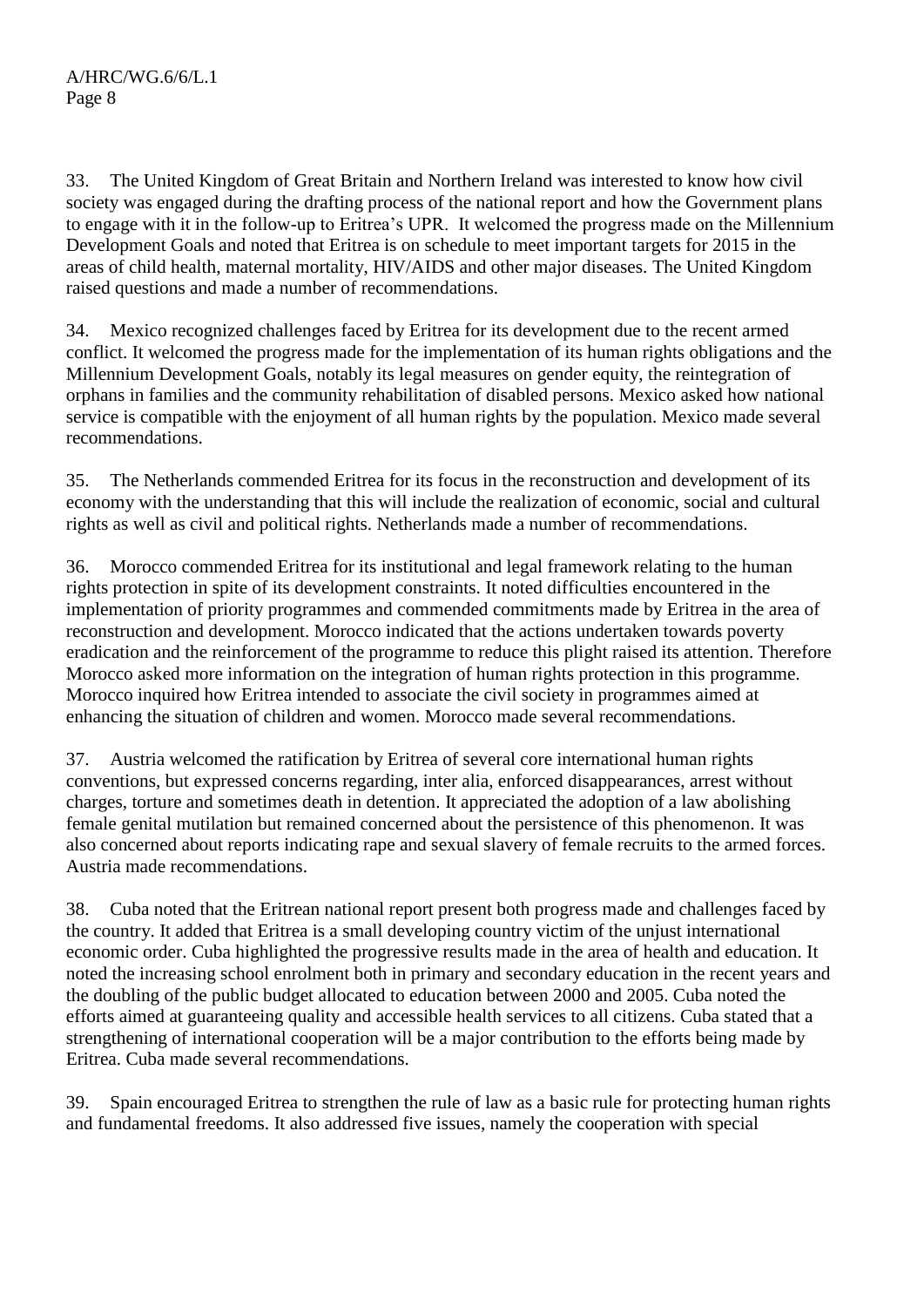procedures of the Human Rights Council, the ratification of international instruments, death penalty, women rights and the implementation of the 1997 Constitution and made related recommendations. 40. Australia commended Eritrea for the adoption of the 2007 law abolishing female genital mutilation and its five-year strategic plan and the awareness-raising campaign in this regard. Australia was deeply concerned at the reported situation on the right to life, liberty and security of the person. It also noted the reported existence of secret detention facilities and shared concerns of United Nations special procedures at reports of detention and torture of religious minority groups; of journalists being arbitrarily arrested and detained; and at the situation of human rights defenders regarding restrictions placed on Eritrean and international NGOs. Australia made several recommendations.

41. France posed questions concerning invitations to Human Rights Council special procedures and Eritrea's intention to start real cooperation with them; the criminalization of female genital mutilation and means and action envisaged to implement relevant legislation; and freedom of movement at the borders and protection of the rights of Eritreans who are repatriated against their will. France made a number of recommendations.

42. Norway expressed his belief that civil society played an important role in fostering a culture of human rights. It appreciated that Eritrea is party to several human rights instruments but expressed concerned at the lack of implementation of fundamental human rights, including freedom of opinion, expression, association and peaceful assembly. Norway expressed concerns at reports indicating that children are victims of torture, cruel and degrading treatment by the police and military and about the situation of political prisoners and journalists detained. While noting that gender equality is an issue of highest importance to be addressed in Eritrea, Norway commended its efforts in order to increase focus on gender issue. The promotion of a public stance against domestic violence and the work carried out by the National Union of Eritrean Women were mentioned. Norway made several recommendations.

43. Ireland welcomed Eritrea's commitment to abolishing FGM, the proclamation in 2007 which criminalises FGM and requested further information on progress which has been made to date. It asked whether Eritrea would be willing to extent a standing invitation to the Human Rights Council special procedures. Ireland made recommendations.

44. Qatar noted that Eritrea spared no efforts in order to respond to the urgent needs of the population and to ensure development of the country for the achievement of all human rights. Qatar made reference to the five-year plan aimed at accelerating economic development, combating poverty and providing education, health care and employment opportunities for every citizen. Qatar noted with satisfaction the doubling of the budget allocated to education between 2000 and 2005 and valued the Government decision to allow children to study in mother tongue in primary school. Qatar made a recommendation.

45. Chile welcomed Eritrea for the information provided on the measures adopted by the authorities in different areas with a view to improving the protection and promotion of human rights in a particularly complex context. Chile made a number of recommendations.

46. The delegation of Eritrea indicated that it has listened with great interest to the comments and recommendations made. It underlined that Eritrea's participation in the universal periodic review is a testimony to its commitment to the promotion and protection of human rights everywhere, including in Eritrea. Eritrea is interested in engaging in a constructive dialogue in order to further and advance all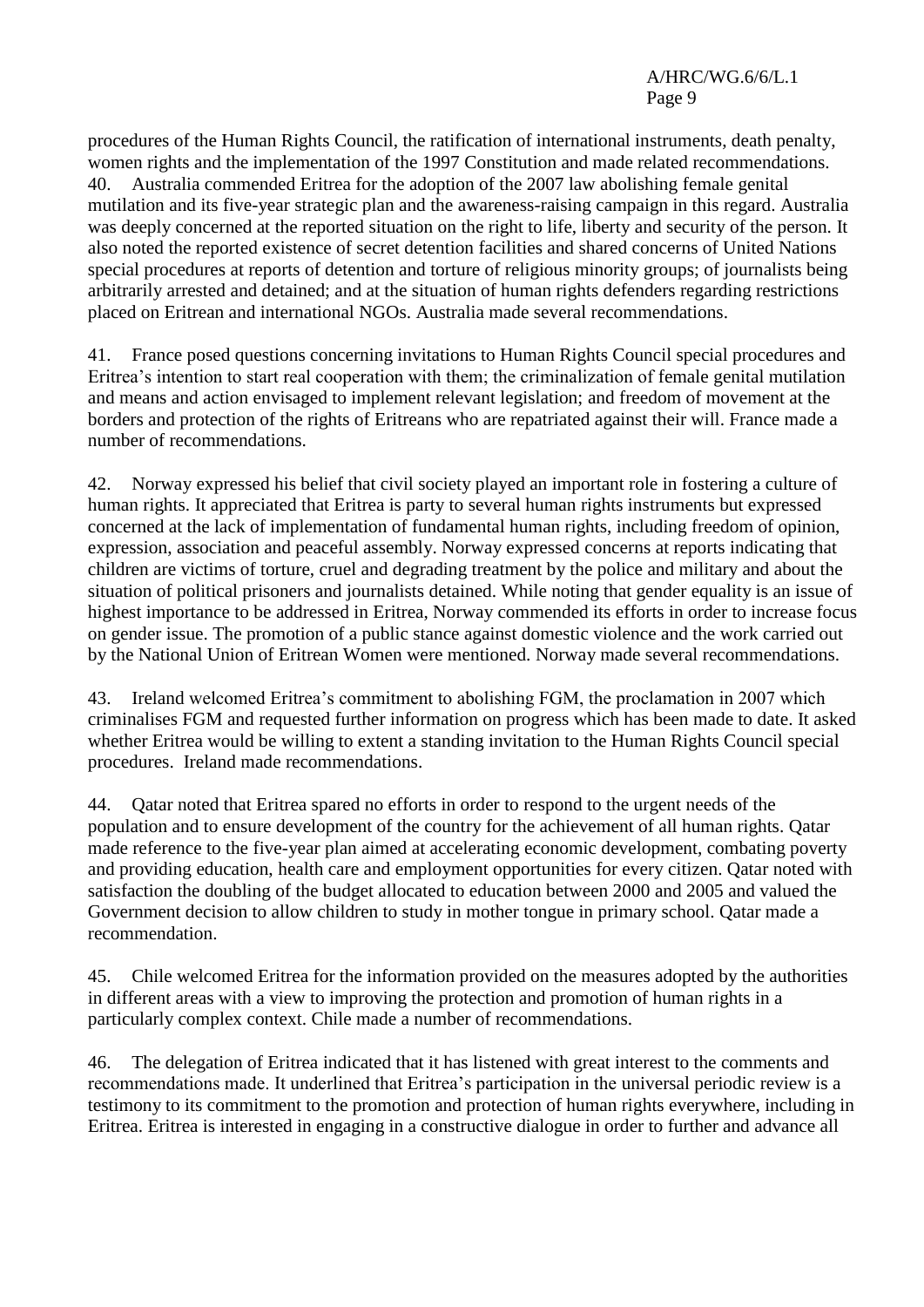the rights of its people. It was important to stress the context under which Eritrea is functioning. As a post-war society, Eritrea has been facing several challenges. Before independence, almost all of Eritrea's youth were engaged in the war. Their opportunity to go to school, to further their education and their skills were denied and, therefore, the country has little by way of finances, infrastructure and any investment in the social sector.

47. The delegation replied to questions raised. Eritrea was very open to considering visits by organizations interested in human rights as long as it was based on a dialogue, partnership and respect for relationships.

48. On the issue of the eleven Government officials who are detained in Eritrea, they are treated humanely but visits are limited. This was a highly sensitive issue to Eritrea involving national security and the sovereignty of the country.

49. Concerning the issue of freedom of expression, the delegation stated that no one was imprisoned in Eritrea for merely expressing their views. Press freedom, on the other hand, was another matter. The Government with its principle of establishing a democratic and open society had originally given freedom of the press to privately owned businesses. Those newspapers started chipping into the very fabric of the unity and harmony of the Eritrean society and the country had to take corrective measures. Eritrea recognized that this was an outstanding issue which it was very much interested in looking at.

50. On the question of national service, national service as previously mentioned is a legal requirement in Eritrea, like in many other countries. Failure to perform national service renders offenders liable to punishment or financial penalty.

51. On the issue of allegations of sexual violence against female conscripts, the delegation stated that it was not a generalised problem in the country, although certain cases may exist. Sexual violence was not an issue in the country, despite indications to the contrary in some reports. The delegation did not believe that rape was a widespread problem either. Criminal provisions relating to rape and sexual abuse are severe.

52. Responding to the question of religious freedom, the delegation stated that there was religious tolerance in Eritrea, and there were no communal or faith problems in the country. Problems arose when religion was used for other purposes, otherwise there was no religious persecution. Religious intolerance was inconsistent with the principles and practice of Eritrea, as a pluralistic country.

53. Germany noted concerns expressed regarding the right to participate in public and political life, especially regarding severe restrictions on the freedom of the press. Germany made reference to internet censorship and to journalists at risk of arbitrary arrest and detention. Germany asked how Eritrea addresses concerns about the prosecution of persons expressing dissenting views. Germany made several recommendations.

54. Switzerland recognized the efforts by Eritrea with the aim to developing the Millennium Development Goals objectives, in particular in the field of gender equality in primary education, child health, maternal mortality, HIV/AIDS, malaria and access to water. Through the stakeholders' summary, Switzerland learnt of the existence of thousands of detainees who cannot exercise their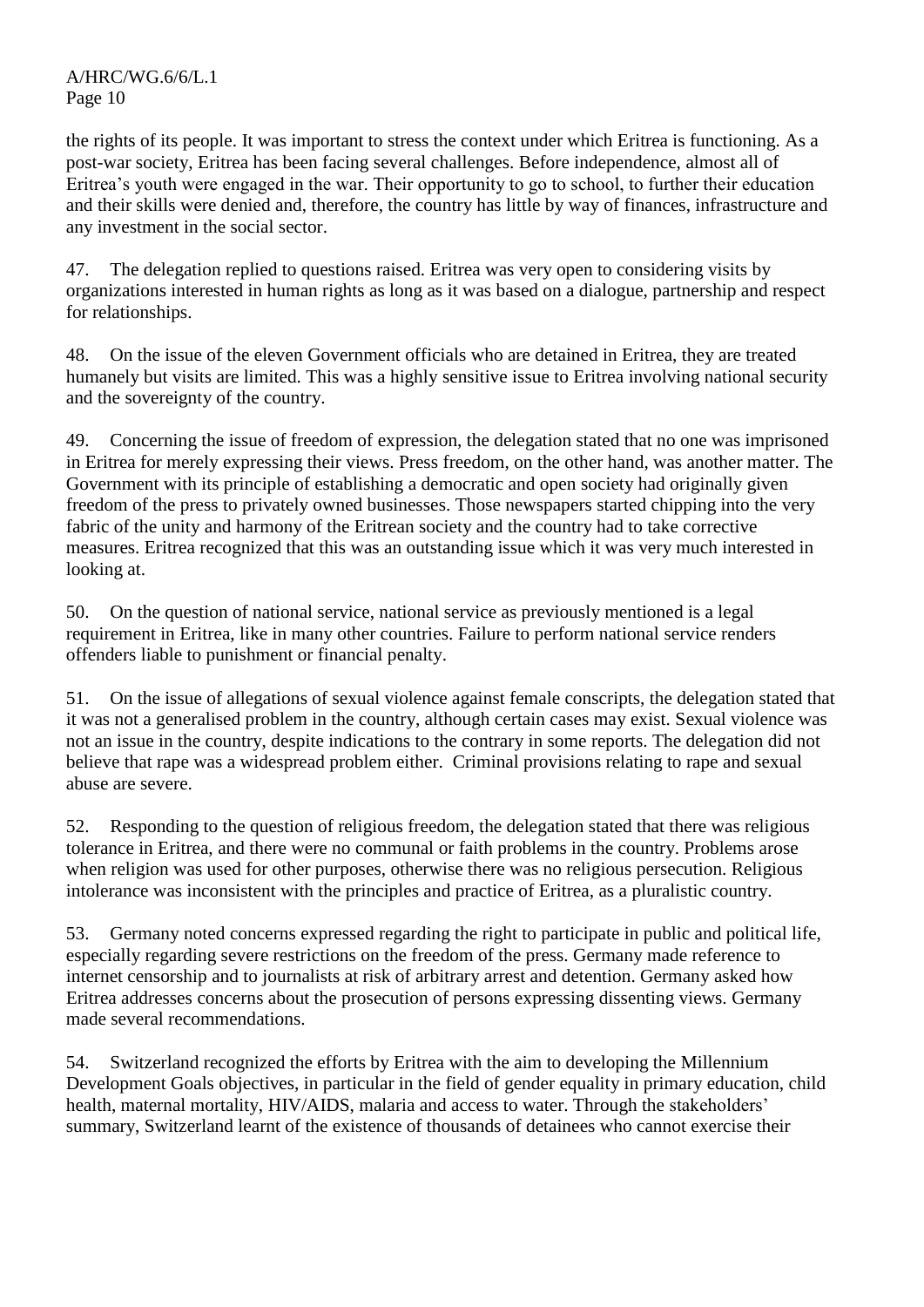rights in contravention of the judicial safeguards guaranteed by international law. Switzerland made recommendations.

55. Pakistan appreciated the inclusive process used for the preparation of the national report, including the participation of the civil society. While noting the challenges faced by Eritrea in rebuilding the country after 30 years of armed conflict, Pakistan stated that its aspiration to become a developed and democratic country is highly encouraging. Pakistan noted that women participation was ensure throughout the constitution making process and that 30 per cent of seats are reserved to women in Parliament. Pakistan asked more information on the political participation of women notably at local and community levels. Pakistan made reference to the five-year development plan and hoped that its implementation will play a key role in ensuring human rights of the population. Pakistan made several recommendations.

56. Slovenia understood the sensitive political situation Eritrea was facing, but noted that political instability and unsolved borders disputes could not be an excuse for human rights abuses and violations. Slovenia appreciated Eritrea's efforts to eradicate female genital mutilation through law, but remained concerned about numerous reports of sexual abuses of female conscripts. Slovenia made a number of recommendations.

57. Argentina made reference to reports regarding the violations of human rights of the civil society. It noted positively progress made related to raising the age for military service and made reference to the situation of minors in detention, among others, for not fulfilling military service. Argentina addressed the ratification of the International Convention for the Protection of All Persons from Enforced Disappearance. Argentina recognized that Eritrea has prohibited female genital mutilation although it is still reportedly practiced. Argentina made several recommendations

58. The Democratic Republic of the Congo noted that Eritrea had ratified the conventions under the competence of the International Labour Organization (ILO) and that the Constitution guaranteed a wide range of human rights. It appreciated Eritrea's efforts for the promotion of women's rights, in particular marriage rights. The Democratic Republic of the Congo posed questions concerning transitional justice and education of young girls, and made recommendations.

59. Azerbaijan noted the elaboration of the five-year indicative development plan and the achievements in the fields of health and education. It made reference to the remarks of the Committee on the Rights of the Child on the improved school enrolment rate and the growing education budget. Azerbaijan commended Eritrea for its efforts to promote gender equality and to increase women's participation in all aspects of the society and for the prohibition of female genital mutilation by law. It noted that Eritrea intends to accede to the remaining core international human rights treaties and asked on measures taken to combat human trafficking. Azerbaijan made several recommendations.

60. Poland noted with appreciation the ratification of the Optional Protocols to CRC on the involvement of children in armed conflicts and on the sale of children, child prostitution and child pornography and encouraged Eritrea to ratify other core universal human rights treaties. Poland made recommendations.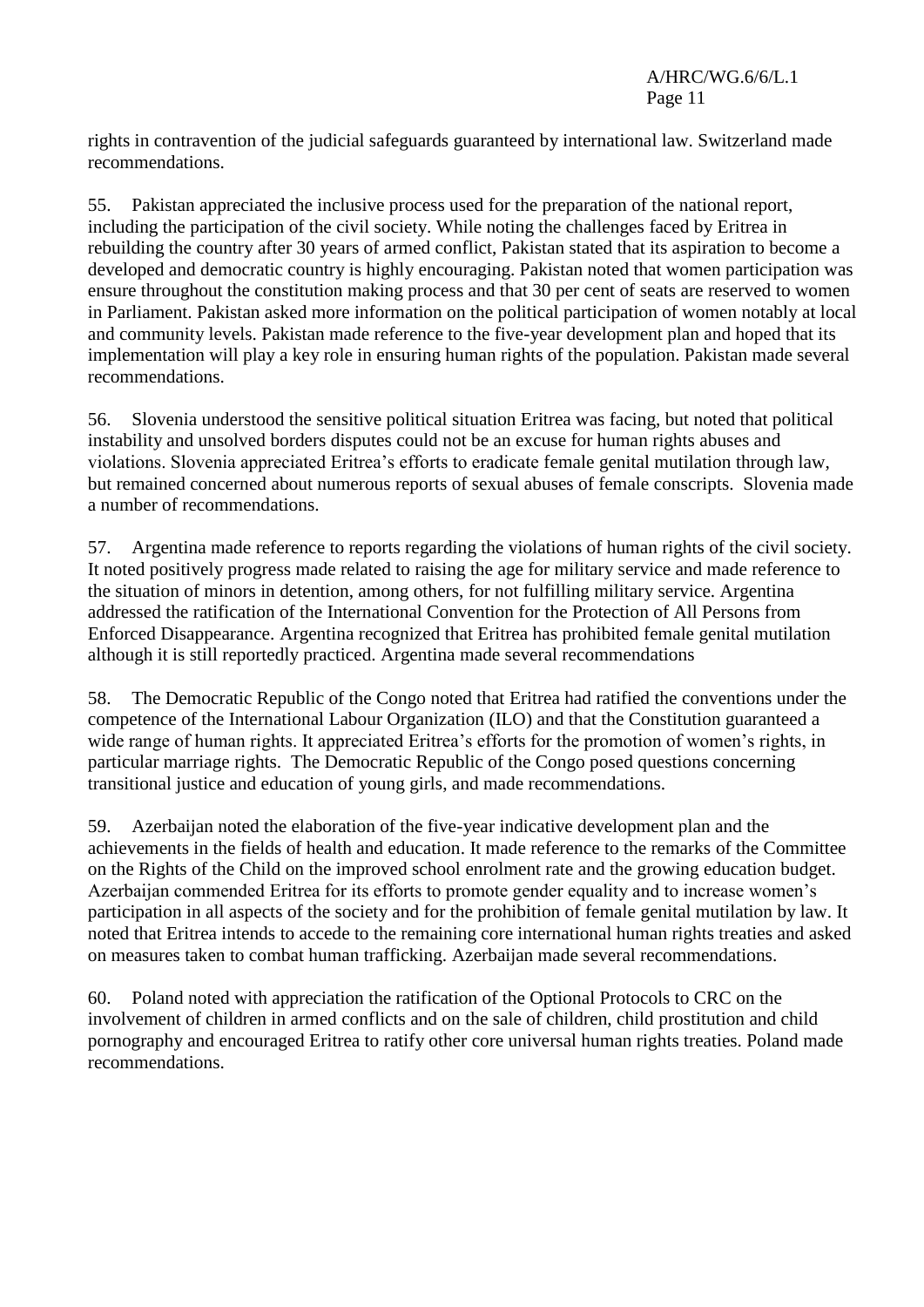61. Latvia noted that several requests by special procedures mandate-holders to visit Eritrea, an issue that it also addressed in a written question before the UPR session, have not been accepted yet. Latvia made a recommendation in this regard.

62. Malaysia noted the commitment of Eritrea to promote and protect human rights notably demonstrated by the accession to a number of international human rights instruments. It noted the remaining gaps in their implementation due to the recent conflict. Malaysia also noted the proactive measures undertaken by Eritrea aimed at ensuring respect for human rights and the rule of law in spite of limited financial and human resources. Malaysia made several recommendations.

63. China noted that, despite numerous difficulties, Eritrea made some major achievements, including the ratification in 2007 of the Convention on the Elimination of All Forms of Discrimination against Women, the adoption of a law on female genital mutilation and of actions plans for the protection of children rights and safe maternity. It is envisaged that, by 2015, Eritrea could realize the Millennium goal of gender equality in primary schools. Meanwhile, the country continues its efforts to meet goals in the area of child health, access to safe water, HIV/AIDS and malaria. All this progress is hard-won results because, as a developing country, Eritrea lacks of structures and financial means.

64. Saudi Arabia noted that the Constitution enshrines provisions for the protection of human rights and fundamental freedoms, including the principle of non-discrimination. The Committee on the Rights of the Child had welcomed the progress made to promote the rights of children. Saudi Arabia referred to the national report mentioning the active role of non-governmental organizations in various human rights fields. Saudi Arabia noted that Eritrea ratified various international human rights instruments and reported on their implementation. It added that OHCHR is involved in human rights activities in Eritrea. Saudi Arabia noted the commitments of Eritrea in promoting and protecting human rights and its efforts to meet the Millennium Development Goals, notably in the area of education or health for children.

65. The United States of America expressed concerns with regard to the existence of special courts which are not bound by the criminal code; allegations that Eritreans in military services are used as labourers for their commanding officers and are requested to continue their service indefinitely; the treatment of migrants and asylum seekers forcibly returned to the country; violations of the right to privacy as same-sex activity is considered as a crime dealt with by the Penal Code; and the postponement of political elections. The United States made a number of recommendations.

66. Slovakia noted efforts made by Eritrea to build a legal framework to safeguard human rights despite existing challenges. Slovakia stated that the new legislation should provide for freedom of expression, of assembly, movement and belief. Slovakia recalled the work of the civil society in promoting human rights. Slovakia regretted that no consultation or dialogue were organized with the civil society within the framework of the universal periodic review and hoped for an open and inclusive participation of the civil society in the implementation of the UPR recommendations. Slovakia stated that in spite of a prohibition by law, child labour is widely reported. Slovakia made several recommendations.

67. South Africa welcomed the ongoing efforts of the Government of Eritrea to reform its national laws such that they conform to its Constitution as well as its international obligations. South Africa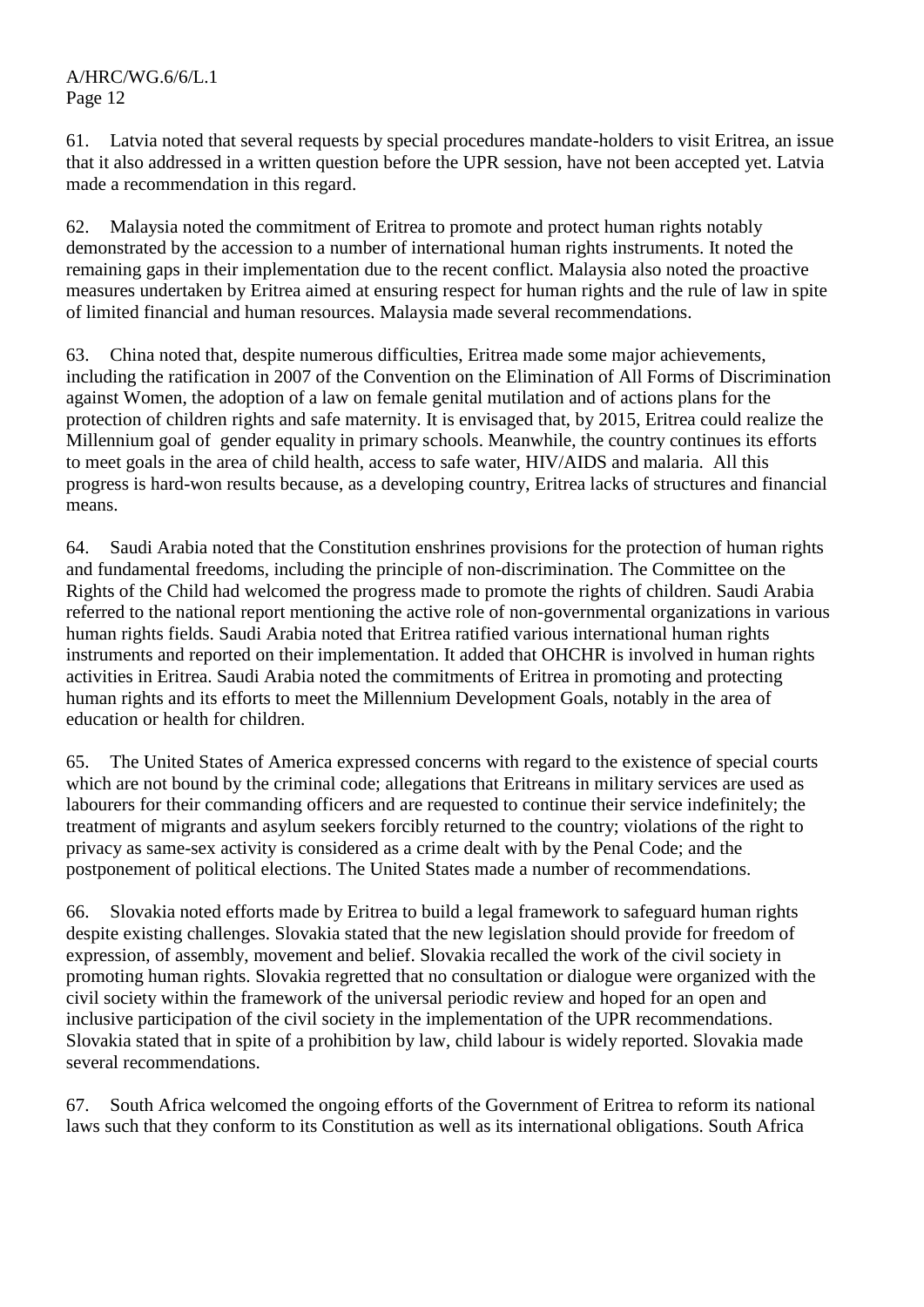asked questions related to the timeline of the law reform process; to the training of law enforcement personnel and the judiciary; to allegations of enforced disappearances and torture by the police and the army. South Africa made recommendations.

68. Ghana noted the efforts made by Eritrea to improve human rights protection and promotion, notably some best practices, such as the participation of women in the Constitution making process. Ghana stated that the "no war no peace" situation constitutes a major constraint to the achievement of several objectives. Ghana encouraged Eritrea to implement its Constitution. Ghana looked forward to increased cooperation between the Human Rights Council and Eritrea and hoped that Eritrea will receive necessary assistance to report on the implementation of the instrument it has ratified. Ghana made several recommendations.

69. Nigeria welcomed the strides Eritrea has made to effectively cooperate with all stakeholders and to harmonize its domestic legislation with international human rights instruments. Nigeria also noted that it was important for the Council to appreciate the various constraints that stand on the way of Eritrea in its efforts toward the progressive realization of human rights, particularly economic, social and cultural rights for its citizens. Nigeria made recommendations.

70. Bangladesh stated that it understood the circumstances the challenges and prospects of Eritrea taking into account its situation. It noted with satisfaction what has been undertaken to improve the socio-economic condition of the population, notably the progress made relating to MDGs. Special mention was made to the progress reached regarding health and education. Bangladesh commended Eritrea for the adoption of the transitional civil code. Bangladesh made reference to the challenges faced by Eritrea, notably the lack of financial resources, which hinders enjoyment of economic and social rights in particular. Bangladesh referred to poverty and food insecurity and stated that international support would be essential for the poverty eradication programmes and to achieve food security. Bangladesh made several recommendations.

71. The Islamic Republic of Iran noted that Eritrea is currently elaborating a five-year development plan with a view of eradicating poverty and provide access to education, health care, job opportunity and social security for all its citizens. Iran also noted that the Government was developing a health care sector in order to address and reduce maternal and child mortality. Iran made recommendations.

72. The delegation stated that it had taken note of comments and recommendations made and would respond to some of them. Concerning questions raised about the exploitation of women, the delegation indicated that there are concerted efforts to promote the women's agenda and rights in the country. On the related matter of female genital mutilation, the delegation referred to the extensive campaign by the Government to educate the public about this issue. It pointed out that, while the practice was rooted in a very traditional culture, which will take time to wipe out, the Government is committed to addressing this issue.

73. Regarding the issue of human trafficking, the delegation pointed out that there were two aspects to it: migration for economic reasons and illegal trafficking. On the issue of economic migrants, while there may have been some anomalies in the past, today Eritrean embassies are all under instructions to extend consular services to all Eritrean migrants wherever they are, regardless of how they have come to those countries. Returnees go straight to their homes upon return, no questions asked.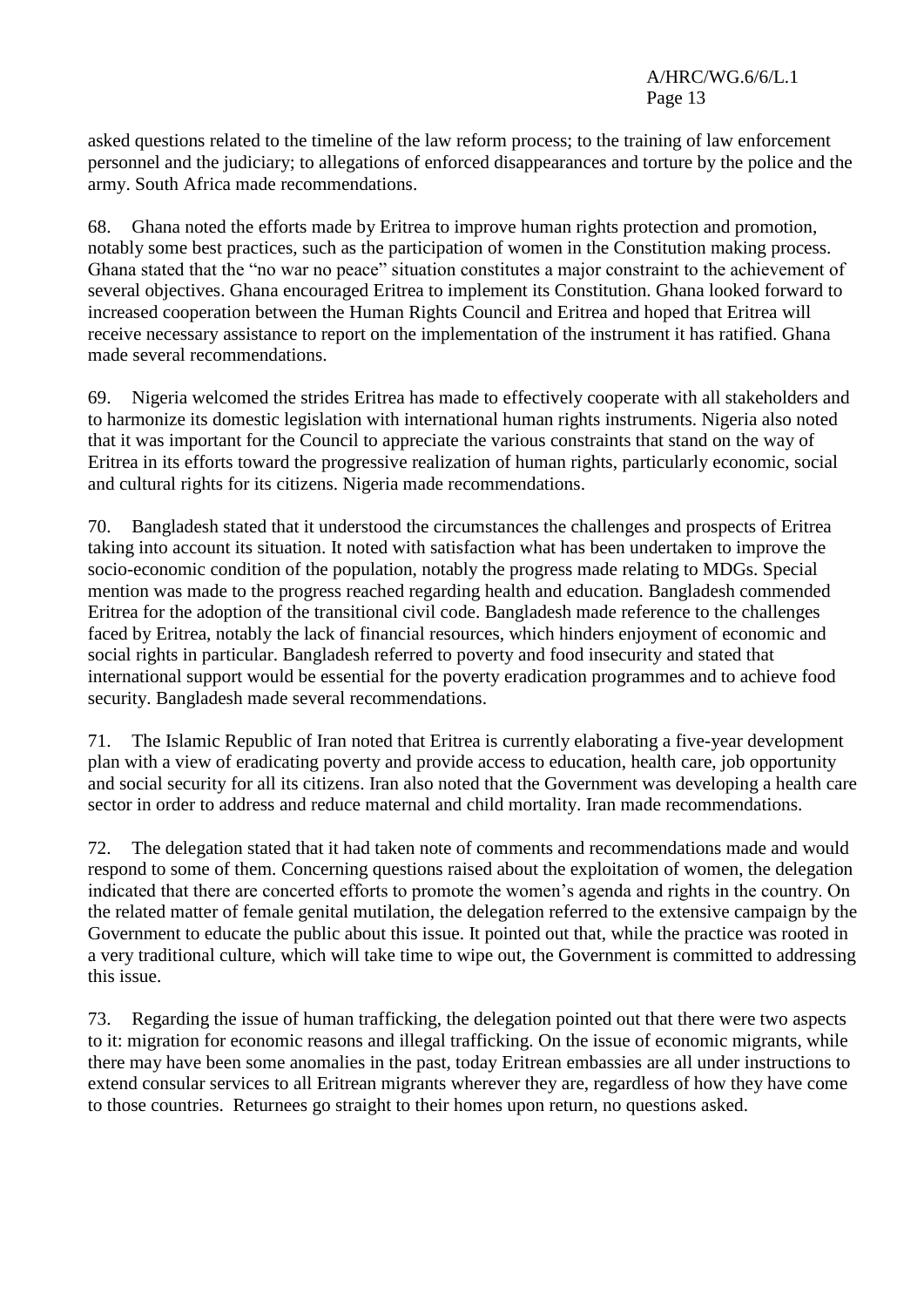74. Regarding the question raised on Special court, the delegation indicated there is no evidence that this court actually adjudicates on issues or cases outside of its mandate. It was there to root out corruption and was a necessary tool for governance. Experience revealed that there may have been some anomalies at its establishment but it now had established procedures.

75. Replying to the question on non-governmental organizations, the delegation indicated that international non-governmental organizations were allowed to operate in the country. If they did not accept the national law under which they should operate then it was difficult for them to operate in the country. Local non-governmental organizations do fight for the human rights of their members and of society, such as for Eritrean women, students and workers, but they may not be called human rights organizations. Local non-governmental organizations may take a different form from those in other countries but that did not imply they did not exist in Eritrea.

76. On the issue of freedom of movement of citizens, the delegation stated that any one in Eritrea can move freely and work and live where they want, the exception being for those fulfilling national service.

77. The delegation understood it had not responded to all questions and would look at the written statements carefully and respond to them more fully during the plenary of the Council.

78. The delegation concluded by indicating that it had addressed many of the issues raised, and thanked all who participated in the dialogue, and provided assistance. The universal periodic review was a useful exercise. Its broad scope of issues had allowed different officials and experts to look at them in a more comprehensive way. Eritrea was ready to go further with the process of constructive engagement and building a partnership for the consolidation of human rights.

# **II. CONCLUSIONS AND/OR RECOMMENDATIONS**

79. In the course of the discussion, the following recommendations were made to Eritrea. These recommendations will be examined by Eritrea, which will provide responses in due time. The response of Eritrea to these recommendations will be included in the outcome report to be adopted by the Human Rights Council at its thirteenth session:

- 1. Give favourable consideration to ratifying the Convention against Torture and Other Cruel, Inhuman or Degrading Treatment or Punishment (CAT) as well as the Convention on the Rights of Persons with Disabilities (CRPD) (Mexico);
- 2. Accede to CAT (Azerbaijan);
- 3. Ratify CAT (Poland, Turkey, Austria, Norway);
- 4. Ratify CAT without delay (Netherlands);
- 5. Consider the possibility of ratifying the International Convention for the Protection of All Persons from Enforced Disappearance (CED) and accept the jurisdiction of the relevant committee (Argentina);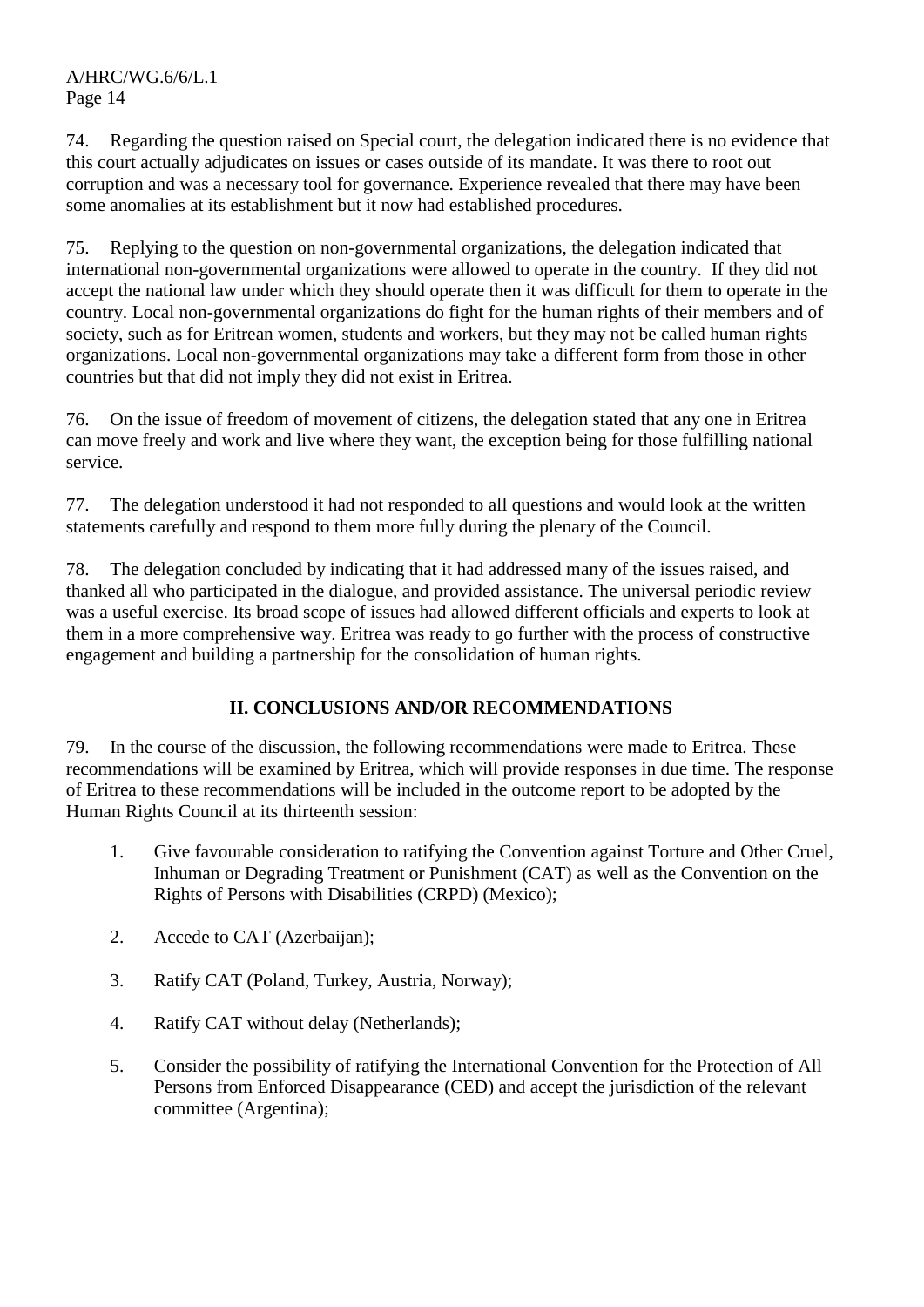- 6. Ratify the Rome Statute of the International Criminal Court, including accession to the Agreement on the Privileges and Immunities (Slovakia);
- 7. Ratify CRPD as well the optional protocols to the International Covenant on Civil and Political Rights (ICCPR), the International Covenant on Economic, Social and Cultural Rights (ICESCR) and the Convention on the Elimination of All Forms of Discrimination against Women (Austria);
- 8. Sign and ratify CAT, ICCPR, CED, the Optional Protocol to the Convention on the Elimination of All Forms of Discrimination against Women and CRPD and its Optional Protocol (Spain);
- 9. Abolish the death penalty once and for all, sign and ratify the second Optional Protocol to ICCPR (Spain);
- 10. Ratify ILO convention 182 on the worst forms of child labour following the relevant recommendation made by Committee on the Rights of the Child in 2008 (France);
- 11. Sign, ratify and implement CED as soon as possible and cooperate actively with the Working Group on enforced or involuntary disappearances (France);
- 12. Ratify CAT and its Optional Protocol, as well the two Optional Protocols to ICCPR, and the Rome Statute of the International Criminal Court (Chile);
- 13. Consider ratifying the Rome Statute, CAT and the second Optional Protocol to ICCPR (Switzerland);
- 14. Ratify the Optional Protocol to the Convention on the Elimination of All Forms of Discrimination against Women and the International Convention on the Protection of the Rights of All Migrant workers and Members of their Families (Nigeria);
- 15. Implement the 1997 Constitution and the rights that this document enshrines, including freedom of expression (Australia);
- 16. Take the necessary steps to implement its Constitution (Canada);
- 17. Expeditiously and fully implement the Constitution adopted in 1997 and strive for earliest adoption of a penal and criminal procedure code as well as a civil and civil procedure code in accordance with international standards and provide clearly in new legislation for freedom of expression, assembly, movement and belief (Slovakia);
- 18. Apply the 1997 Constitution, approve a law on political parties and hold democratic elections (Spain);
- 19. Implement the 1997 Constitution and publicly affirm the right to freedom of expression, opinion, religion, association and movement (Slovenia);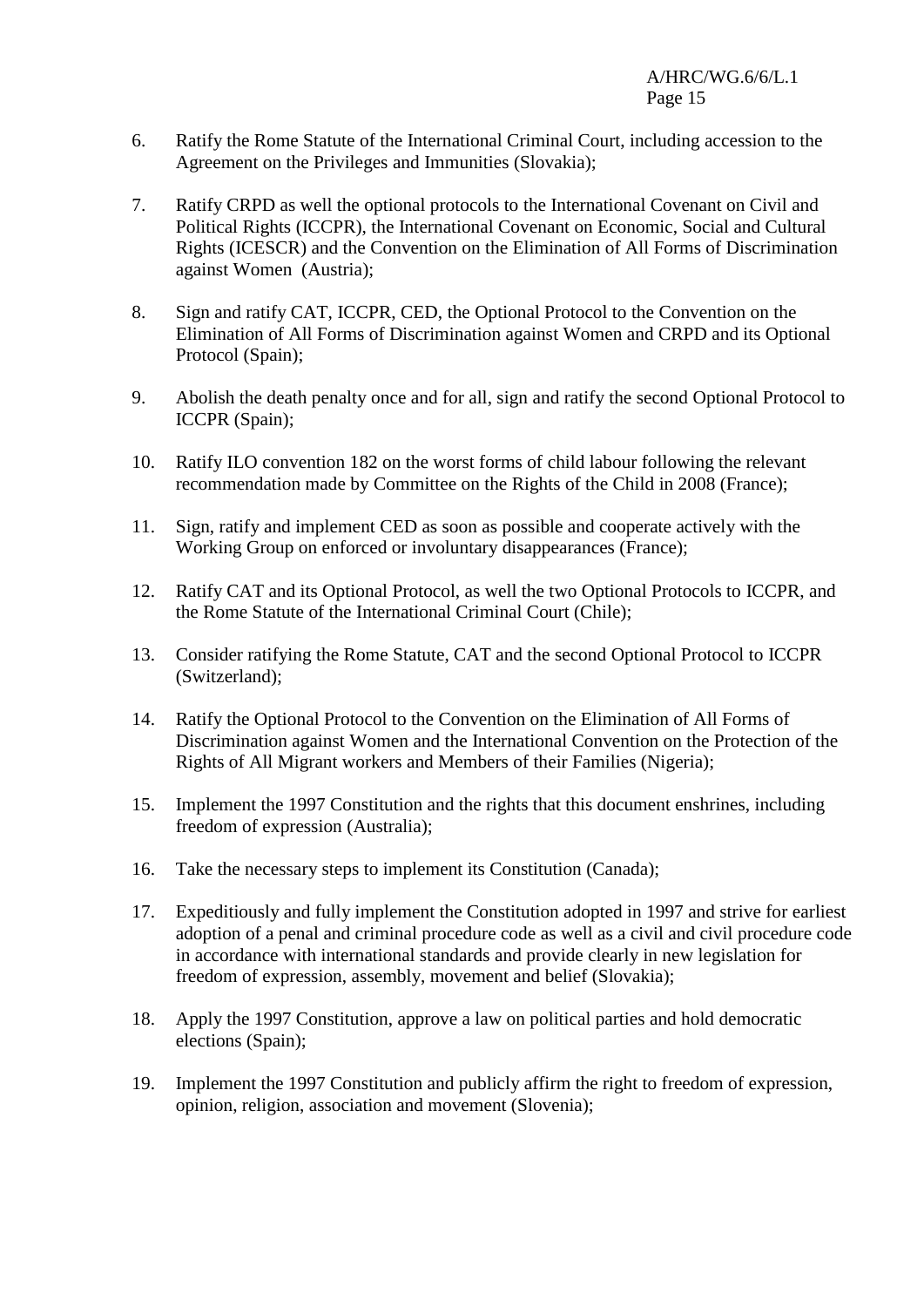- 20. Consider establishing an independent national human rights institution in conformity with the Paris Principles (Algeria, Egypt);
- 21. Consider establishing an independent national human rights institution (Nigeria) ;
- 22. Strengthen its human rights infrastructure (Pakistan);
- 23. Adopt a national action plan for children in order to cover all areas included in the Convention on the Rights of the Child (Algeria);
- 24. Consider issuing a standing invitation to all United Nations human rights special procedures (Brazil);
- 25. Grant the request made by the Special Rapporteur on torture in 2005 and 2007 to visit the country (Netherlands);
- 26. Invite the special procedures mandate-holders who requested to visit the country (Turkey);
- 27. Issue a standing invitation to the special procedures of the Human Rights Council (Poland, Argentina, Chile);
- 28. Extend a standing invitation to all special procedures and give a positive response to pending visits of Special Rapporteurs on freedom of expression, freedom of religion and the right to food and the Special Rapporteur on torture (Spain);
- 29. Respond positively to requests for visits by the United Nations Special Rapporteurs on torture and freedom of opinion and expression (Ireland);
- 30. Enhance the level of cooperation with different United Nations treaty bodies and special procedures (Azerbaijan);
- 31. Step up cooperation with the special procedures and consider extending a standing invitation to them (Latvia);
- 32. Improve its cooperation with the United Nations treaty bodies by agreeing on timelines for submitting overdue reports to the Committee on the Elimination of Racial Discrimination and Committee on Economic, Social and Cultural Rights and, if need be, identify needs for assistance to that end (Norway);
- 33. Establish an effective and inclusive process to follow-up on recommendations of the Working Group on the Universal Periodic Review (Norway);
- 34. Repeal all legislative provisions which criminalize sexual activity between consenting adults of the same sex (Canada);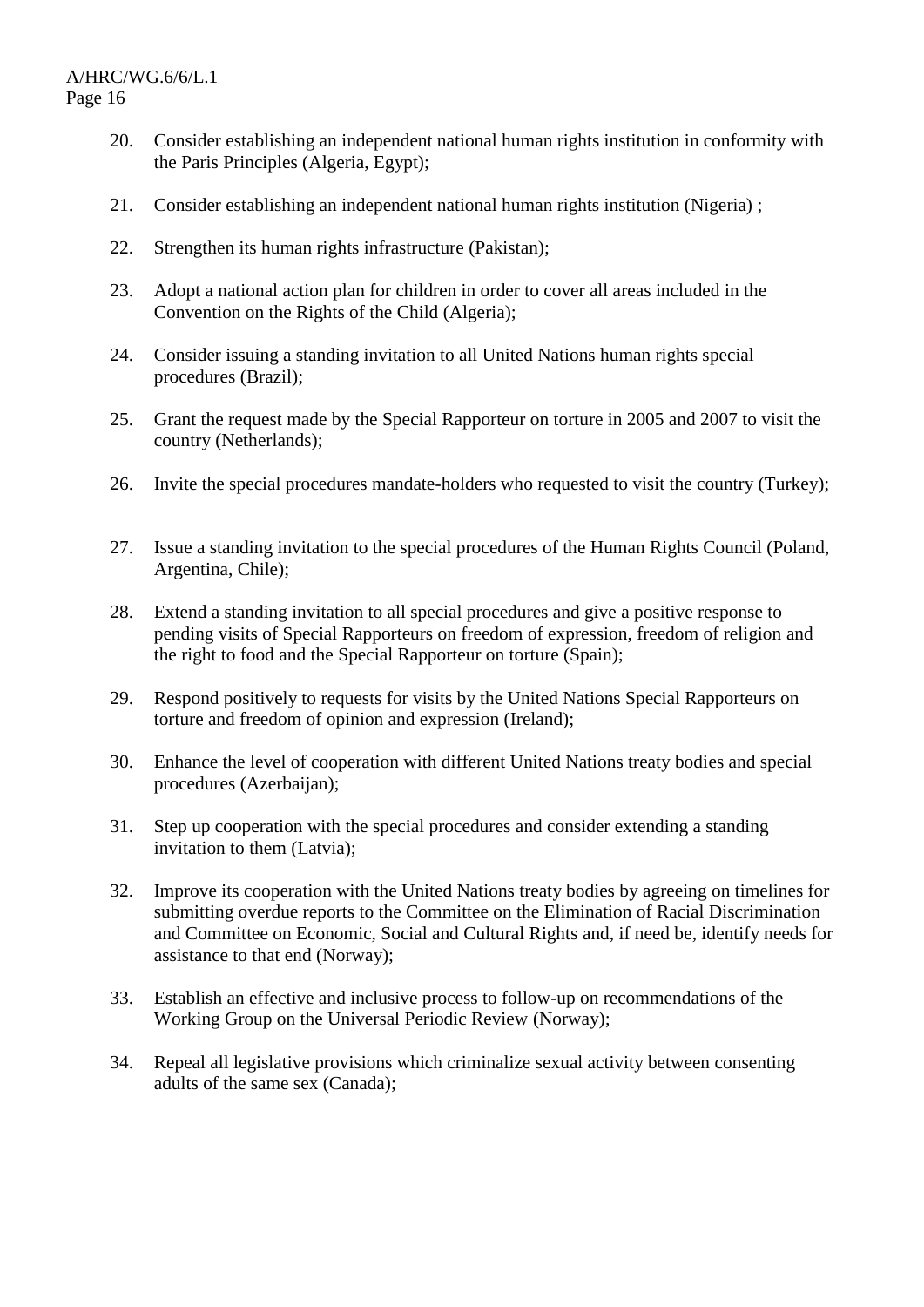- 35. Bring its penal code into conformity with its international human rights obligations by repealing those provisions which criminalize same-sex activity between consenting adults (United States);
- 36. Implement the recommendations of the Committee on the Rights of the Child (Norway);
- 37. Fully implement the recommendations of the Committee on the Rights of the Child contained in paragraph 61 of document CRC/C/ERI/CO/3 (Slovenia);
- 38. Take necessary measures to ensure full enjoyment of the right to life, physical integrity and security of all persons (Argentina);
- 39. Make the promotion of gender equality an explicit component in all development policies (Spain);
- 40. Consider implementing an educational campaign aimed at the promotion of gender equity, as well as awareness-raising on harmful practices against women (South Africa);
- 41. Take all measures which may contribute to combat female genital mutilation () (Algeria);
- 42. Fully enforce the commitment to abolishing female genital mutilation (Ireland);
- 43. Implement in a comprehensive manner the national plan against female genital mutilation and allocate adequate resources to this end (Norway);
- 44. Continue and strengthen its efforts regarding the prohibition of female genital mutilation (Germany);
- 45. Continue to apply existing legislation and adopt measures to eradicate female genital mutilation (Chile);
- 46. Take all measures to ensure the prohibition of female genital mutilation and its effective criminalization (Argentina, Norway);
- 47. Implement a strategy to support the law banning female genital mutilation, including an awareness and education campaign (Canada);
- 48. Continue its efforts to raise awareness as well as effectively enforce the abolishment of female genital mutilation by providing adequate resources and bringing perpetrators of such cruelty to justice (Austria):
- 49. Strengthen its implementation of the laws to protect women and girls from rape and other forms of sexual violence and sexual exploitation and hold accountable those responsible for such crimes (Ghana);
- 50. Criminalize all acts of sexual violence and rape in marriage (Spain);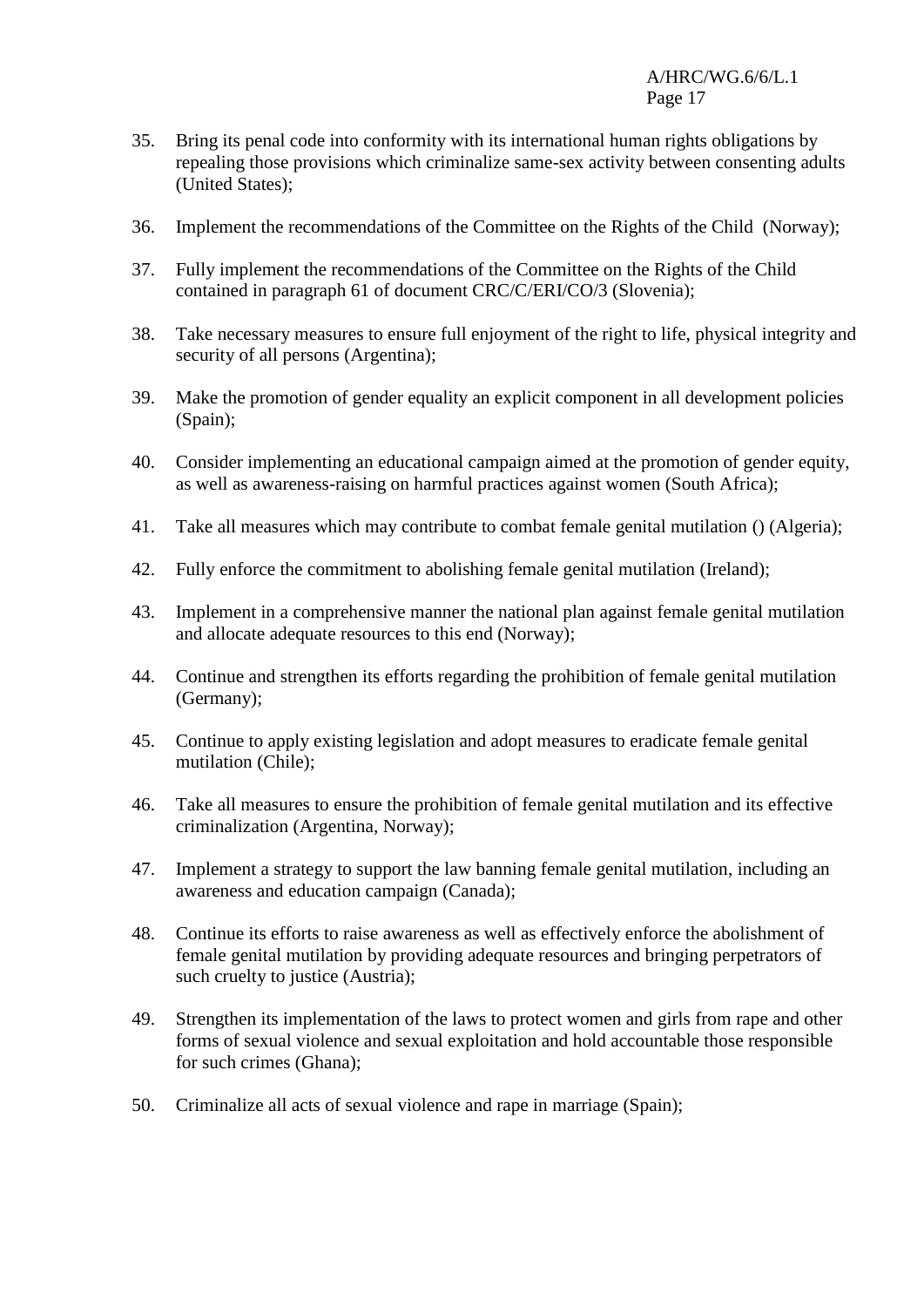- 51. Criminalize rape in marriage (France);
- 52. Adopt a more comprehensive legislation to combat domestic violence and all forms of sexual abuse (France);
- 53. Take appropriate measures to guarantee that all legal provisions, and especially those of the Civil Code and customary practices, are in conformity with the minimum age for marriage which, under the Constitution, is 18 years (France);
- 54. Take all necessary measures to protect the human rights, dignity and physical integrity of female members of the armed forces through an awareness-raising campaign, and also by taking firm judicial and disciplinary action against perpetrators (Austria);
- 55. Undertake all necessary measures to stop sexual exploitation and violence against women in the armed forces (Slovenia);
- 56. Take all possible measures to prevent the recruitment and torture or cruel and degrading treatment by the police and military of children (Germany);
- 57. Make means available to give effect to the norm which raises the minimum age for military service and guarantees that minors not be subjected to any treatment that violates fundamental human rights and that they be ensured the right not to do their military service (Argentina);
- 58. Respect the provisions of the Proclamation on National Service and immediately end the practice of indefinitely extending military service (Canada);
- 59. Recognize the right to conscientious objection to military service and reinstate the alternative civilian national service (Slovenia);
- 60. Consider ending the practice of indefinite national service and begin a process of phased demobilization for those who have served for more than the statutory 18 months (United Kingdom);
- 61. Look to ensure the avoidance of national service conscripts being used as forced labour for private enterprises and to end the recruitment of children under the age of 18 into military service and training (United Kingdom);
- 62. Curb abuses of Eritrean citizens in the national service programme, pass and enforce a comprehensive anti-trafficking statute, and cease the conscription of children into military services (United States of America);
- 63. Take effective measures to eradicate underage recruitment (under 18), to elaborate programmes for protection of children from torture, cruel, inhuman or degrading treatment and to provide independent access to physical and psychological recovery, social reintegration and compensation for victims of armed conflicts (Poland);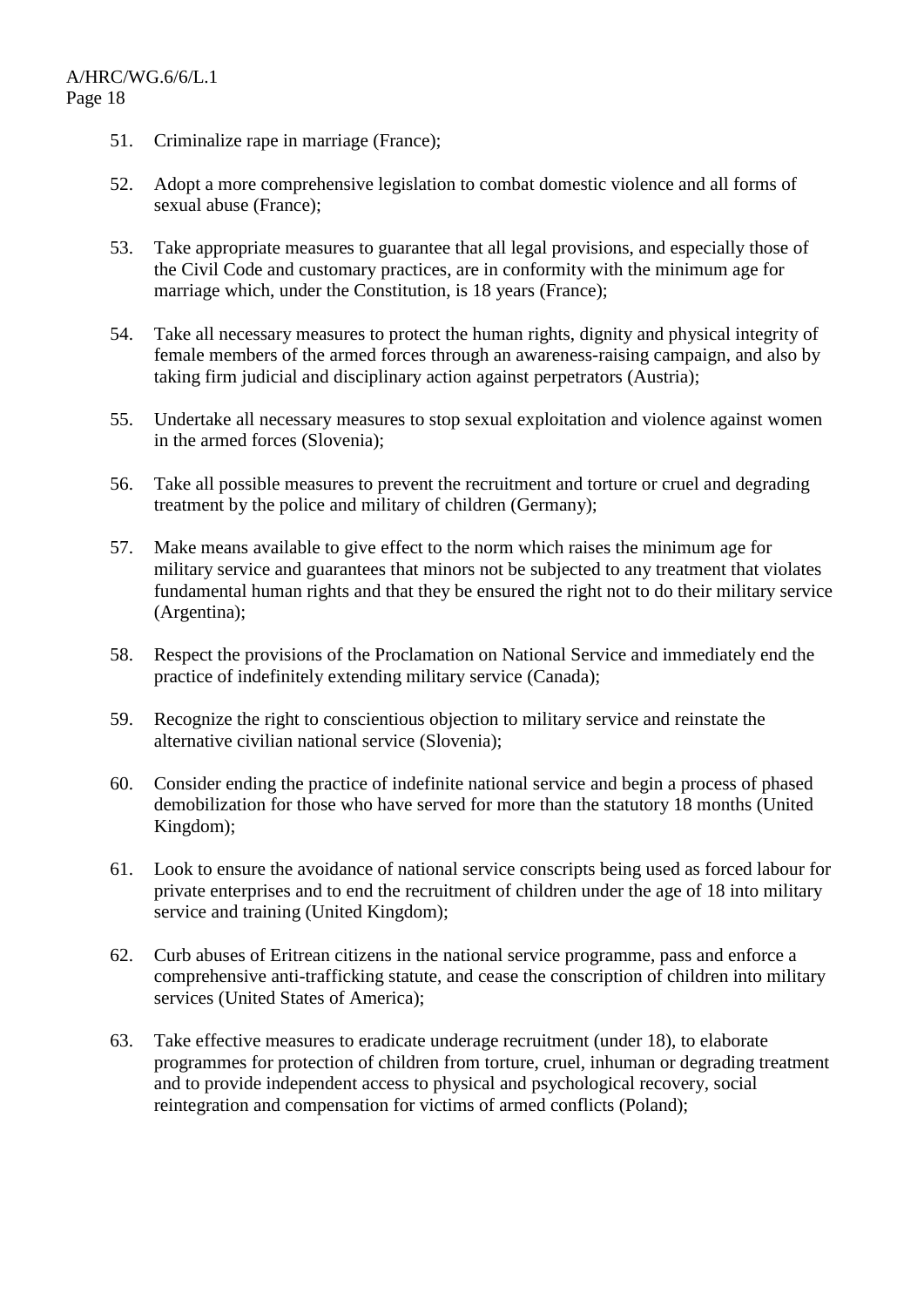- 64. Make a concerted effort to prevent the use of child soldiers in its recurrent armed conflict (Ghana);
- 65. Take effective measures to protect all children against torture, cruel, inhuman and degrading treatment as well as investigating and punishing those responsible (Argentina);
- 66. Issue clear public orders to the security forces to cease arbitrary arrest, detention and torture (Slovenia);
- 67. Fully cooperate with the competent humanitarian bodies in order to secure the protection of internally displaced children (Chile);
- 68. Strengthen its efforts to address the problems of street children and child labour (Azerbaijan);
- 69. Ban child corporal punishment, notably within the penal and the educational system (France);
- 70. Consider developing a comprehensive plan for the care and protection of children as recommended by the Committee on the Rights of the Child (South Africa);
- 71. Strengthen efforts in raising public awareness to eliminate child labour (Slovakia);
- 72. Put in place a separate system of juvenile justice which will provide for the creation of separate detention facilities for children and adults (France);
- 73. Adopt measures to improve the access for international and national humanitarian organizations to detention centres (Mexico);
- 74. Provide unlimited access to the International Committee of the Red Cross to all detention facilities in the country (Netherlands);
- 75. Allow independent monitors access to all known and secret detention facilities within one year (Slovenia);
- 76. Allow independent monitors to access all Eritrean detention facilities and ensure that international standards of law in the treatment of prisoners are respected in Eritrea (Australia);
- 77. Treat all detainees humanely and immediately release all prisoners detained without charge or trial or opportunity for appeal (Canada);
- 78. Respect international standards of law in the treatment of prisoners (Slovenia);
- 79. Ensure that arrested persons have adequate access to legal representation and to establish effective judicial oversight over police and security forces (Austria);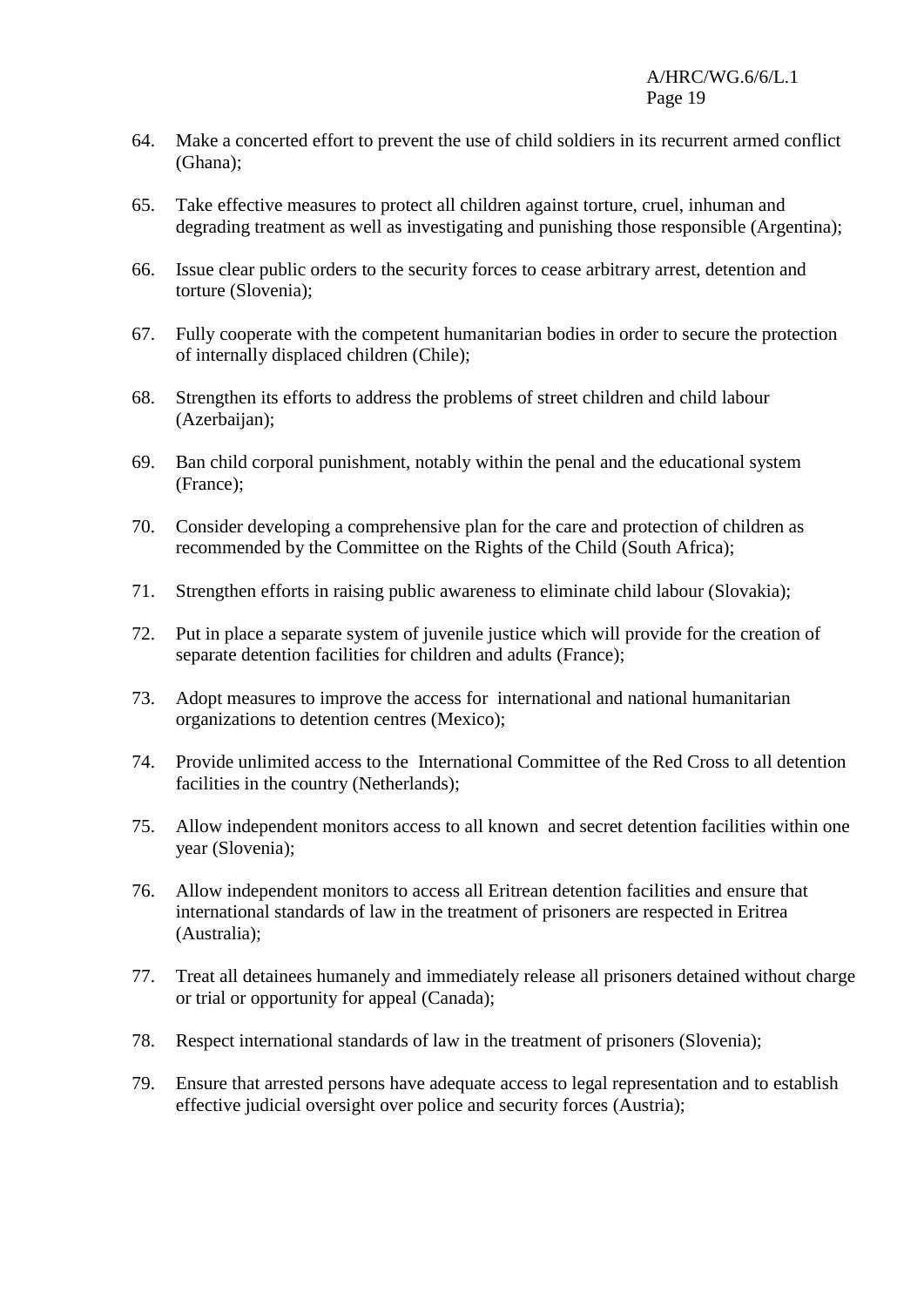- 80. Charge all other prisoners with a recognizable criminal offence and ensure that they are tried in accordance with international standards (Canada);
- 81. Dismantle the "special courts" and transfer all cases to the criminal courts or high courts, to comply with human rights obligations regarding fair hearings and due process (United States);
- 82. Release anyone detained without charges (Switzerland);
- 83. Establish rules that limit preventive custody in the absence of formal criminal charges (Netherlands);
- 84. Continue its efforts in the area of human rights with regard to post-incarceration situations in order to ensure a better reintegration into society for prisoners (Morocco);
- 85. Investigate allegations of extrajudicial killings, torture and other cruel and inhuman or degrading treatment and bring perpetrators to justice (Australia);
- 86. Take the necessary measures to inquire into all allegations of human rights violations and bring to trial those responsible (Switzerland);
- 87. Cooperate fully with the Working Group on Enforced and Involuntary Disappearances (Netherlands);
- 88. Investigate all pending complaints about enforced or involuntary disappearances and have their perpetrators punished (Chile);
- 89. Take steps to ensure that freedom of religion is respected (Australia);
- 90. Respect the right of any individual to practice his or her religion of belief without any restriction (Netherlands);
- 91. Cease arbitrary arrest and detention of people based on their religious beliefs, and review the legal framework governing religious groups and organizations (Austria);
- 92. Issue immediate and clear public orders to security forces to cease arbitrary arrest, detention and torture on the basis of religion or belief (Ireland);
- 93. Adopt measures to secure the freedom of religion and belief (Chile);
- 94. Take further measures to ensure full respect for freedom of expression and of the press in accordance with its international obligations, including ICCPR, to which Eritrea is a party (Sweden);
- 95. Take measures to ensure the prompt release of persons detained for exercising their freedom of expression or as a result of their political views (Sweden);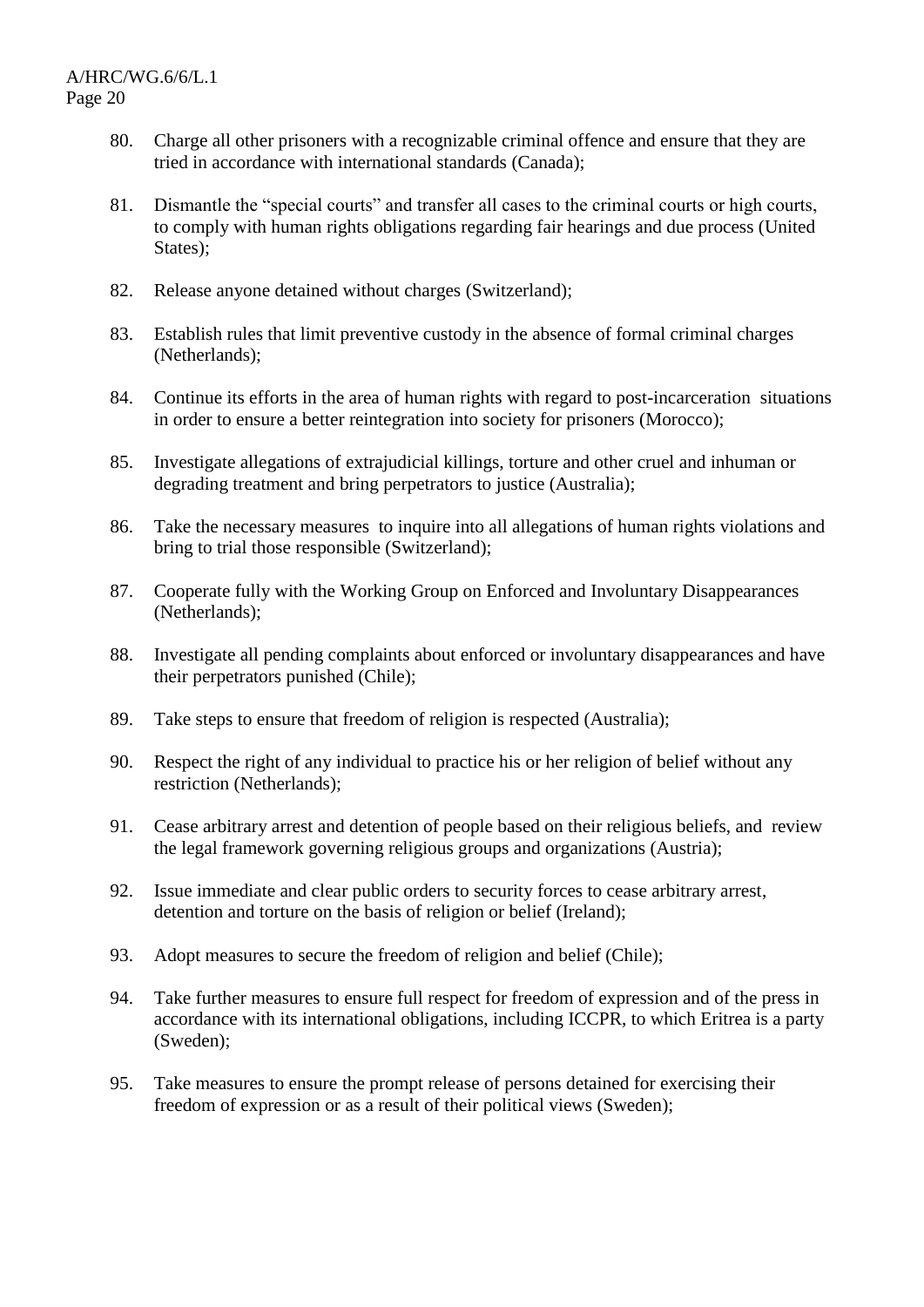- 96. Take the measures necessary to fully respect the right to freedom of opinion and expression, including by introducing a law to allow independent media and enable journalists to exercise their profession freely (Canada);
- 97. As a first step consider a broad amnesty of remaining political and religious prisoners (Brazil);
- 98. Unconditionally release all prisoners detained solely because of their political, religious or other conscientiously held beliefs (Norway);
- 99. Inform the international community of the conditions of the G11 and other political, media and religious detainees and grant access to them by an international organization to ascertain their conditions, and make clear the charges against them and the legal process to which they will be subjected (United Kingdom);
- 100. Conduct a national review to examine the need to maintain the national state of emergency that has denied the people their basic human rights (United States);
- 101. Not detain, persecute or prosecute returned migrants and asylum seekers and allow the international community, especially the Office of the United Nations High Commissioner for Refugees, access to returnees (United States of America);
- 102. Within the framework of a broad political dialogue, facilitate the participation of all sectors of the society in the political process, including through support for the independence of the judiciary and the press and freedom of expression and assembly (Ghana);
- 103. Review and ease restrictions on Eritrean and international non-governmental organizations (Australia);
- 104. Improve the working conditions and involvement of local and international NGOs (Norway);
- 105. Create a more favourable environment for a stronger civil society in the country, including guaranteeing the full legitimacy for human rights defenders to spare them from the harassment they had to face so far and establish closer links with international human rights non-governmental organizations (Slovakia);
- 106. Remove any legal and other difficulties that restrict the effectiveness and independence of the work of international non-governmental organizations (Germany);
- 107. Take all necessary steps to ensure the full enjoyment of the right of all persons to take part in the Government of his or her country (Sweden);
- 108. Adopt the necessary measures to facilitate the access to and distribution of international humanitarian assistance in the country so as to support the efforts made by the Government to meet the needs of the population (Mexico);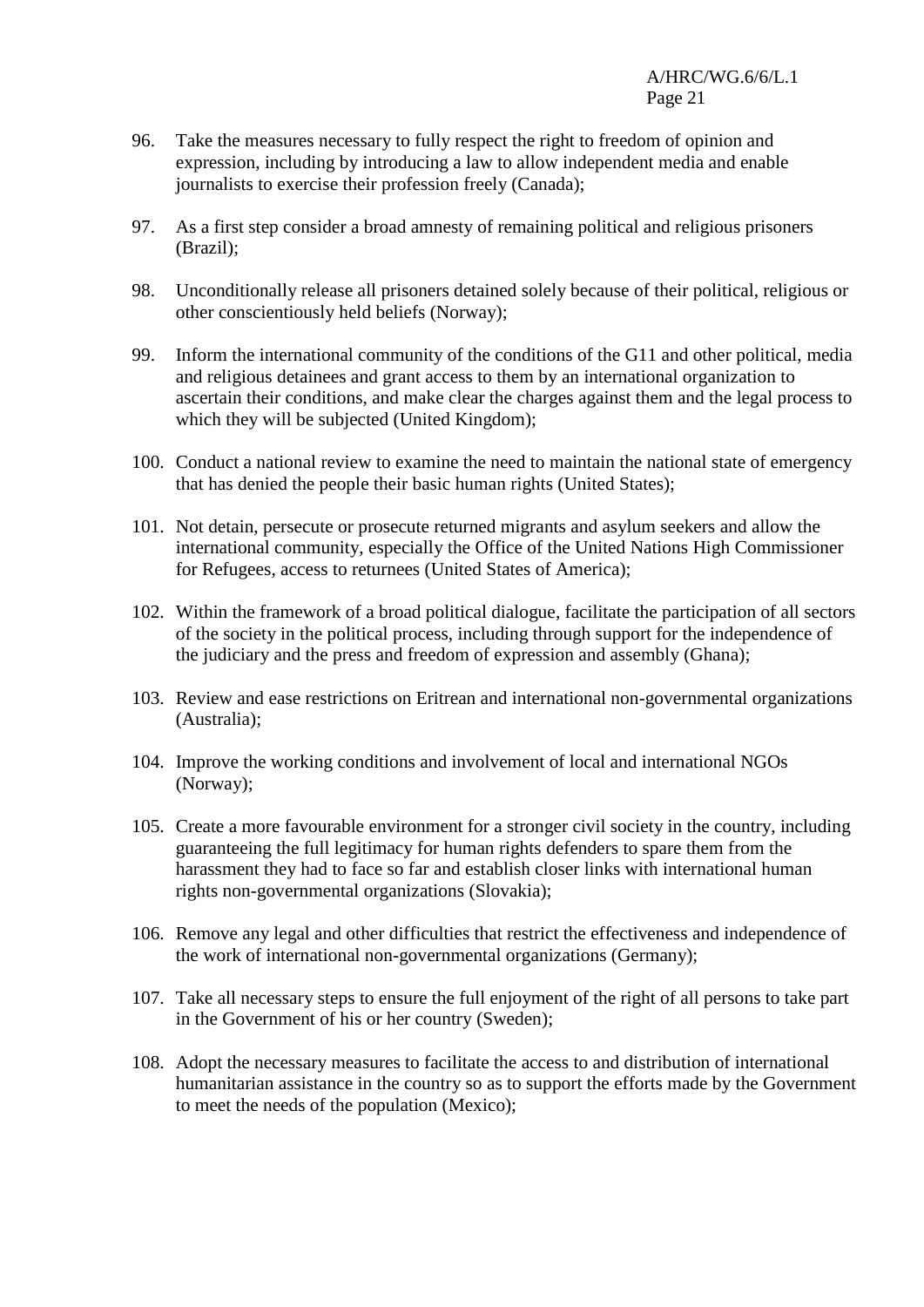- 109. Continue and enhance the ongoing positive efforts aimed at increasing the quality and accessibility of health services for all its citizens (Cuba);
- 110. Intensify efforts aimed at achieving health-related Millennium Development Goals including child health, maternal mortality, HIV/AIDS, malaria and other major diseases and access to safe water (Malaysia);
- 111. Continue its efforts to promote human rights, above all the education of children and the provision of health services for children (Saudi Arabia);
- 112. Redouble its efforts in the area of poverty eradication, including by allocating adequate human and financial resources and providing support and material assistance to the most marginalised and disadvantage groups in the country (Malaysia);
- 113. Strengthen measures aimed at the alleviation of poverty as well as access to education and health services (South Africa);
- 114. Continue its efforts to eradicate poverty with the support and cooperation of the international community (Bangladesh);
- 115. Continue its efforts to eliminate poverty and reduce disparities in the standards of living in urban and rural areas (Democratic Republic of the Congo);
- 116. Continue and intensify efforts for further promotion of economic, social and cultural rights, including the right to development for better realization of the Millennium Development Goals(Islamic Republic of Iran);
- 117. Continue and strengthen the positive ongoing efforts aimed at increasing the school enrolment rate of its citizen, with special emphasis on girls and boys (Cuba);
- 118. Continue its efforts to guarantee the rights of education to children with disabilities in order to facilitate their integration in the society (Qatar);
- 119. Request technical assistance from OHCHR to submit its fourth report to the Committee on the Elimination of Discrimination against Women as soon as possible and undertake measures to combat attitudes which may be discriminatory against women (Algeria);
- 120. Seek technical and financial assistance by the international community in order to contribute to further promotion of economic, social and cultural rights, including the right to development for better realization of the Millennium Development Goals(Islamic Republic of Iran);
- 121. Call upon the international community to pay attention to the existing difficulties at the present stage of its development and provide assistance to it in accordance with its national priorities, in the realms of human rights education and training to relevant bodies of the public sector as well as national capacity-building with respect to preparing periodic reports under the international treaties that Eritrea is party to (Egypt);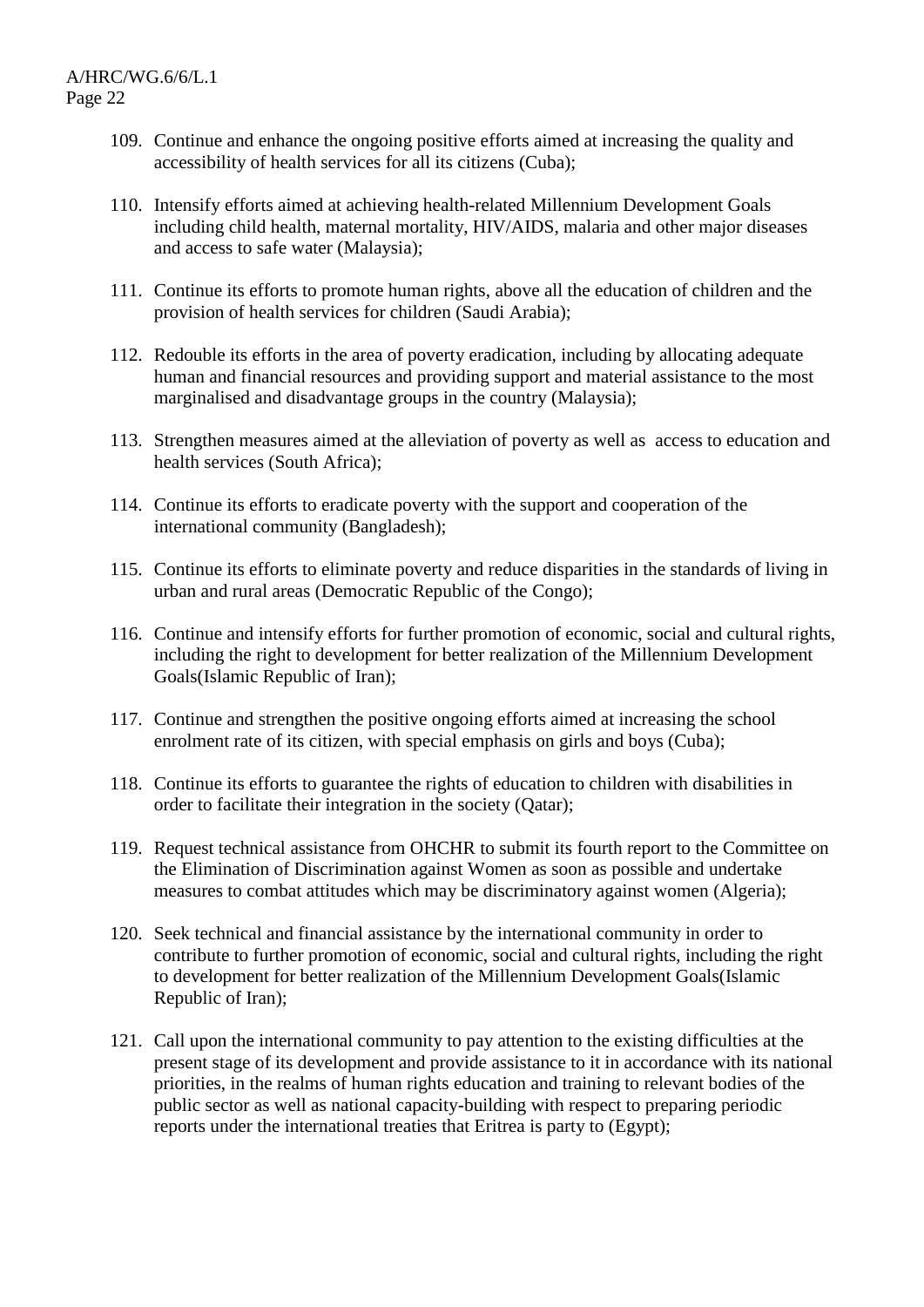- 122. Continue to seek aid from OHCHR as well as other international donors (Saudi Arabia);
- 123. Call upon the Working Group on the Universal Periodic Review to consider its request, contained in paragraph 92 of its national report, related to its needs in the field of capacitybuilding and technical cooperation (United Arab Emirates);
- 124. Seek assistance from the international community to define, in consultation with the Government, needs in the area of technical and financial assistance for implementing priority programmes in terms of the State policies to promote and protect human rights (Morocco);
- 125. Develop a detailed plan of needs in order to support its request for technical assistance in the context of bilateral and multilateral cooperation (Democratic Republic of the Congo);
- 126. Request technical assistance from the international community in order to identify useful and good practices for the realization of economic and social rights (Switzerland);
- 127. Seek technical and capacity-building assistance to increase its capacity for the implementation of its treaty obligations (Pakistan);
- 128. Follow-up on the recommendation of the Committee on the Rights of Child to seek technical assistance from UNICEF on specific areas, including improving access to education for women and girls and in increasing the rate of registrations births (Malaysia);
- 129. Establish effective partnership with the donor community with a view to attaining food security through receipt of sufficient food assistance, development of agriculture sectors by receiving resources and technology and introduction of appropriate food distribution system (Bangladesh);
- 130. Continue to discuss human rights issues frankly with the international community and the European Union, and in so doing find constructive ways of making progress on its international obligations and make tangible improvements on the ground (The United Kingdom);
- 131. Take concrete measures aiming at fostering a genuine human rights culture with due regard to national and regional particularities as well as historical, cultural and religious background (Islamic Republic of Iran).

80. All conclusions and/or recommendations contained in the present report reflect the position of the submitting State(s) and /or the State under review thereon. They should not be construed as endorsed by the Working Group as a whole.